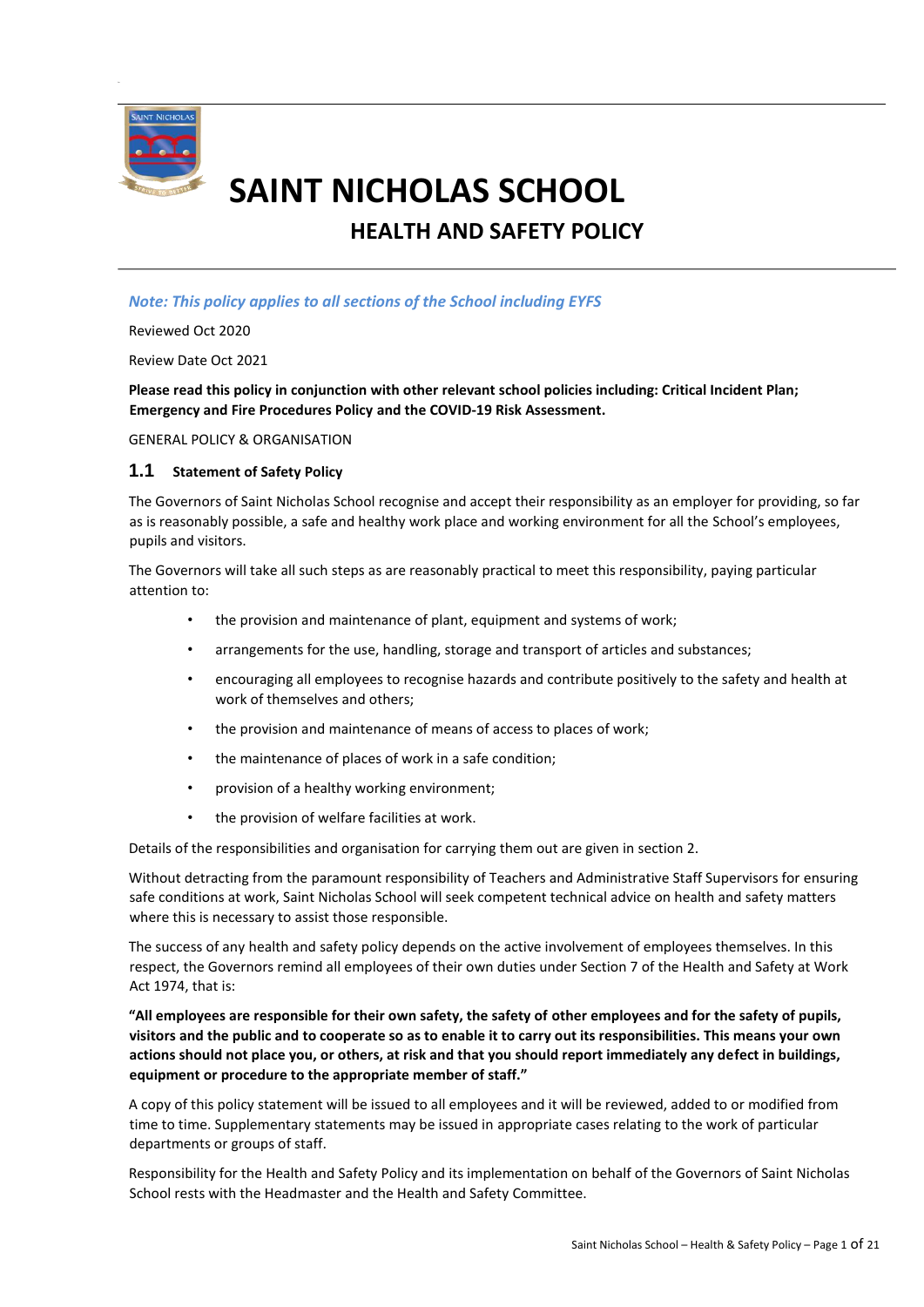# **2. DUTIES**

#### **2.1 Duties of the Board of Governors**

In the discharge of its duty the Board of Governors will:

Be aware of the requirements of the Health and Safety at Work etc Acts 1974, and with any other health and safety legislation, regulations or codes of practices which are relevant to the work of the School, such as:

- o Management of Health and Safety at Work Regulations 2006
- o Fire Safety (Regulatory Reform) Order 2005
- o The Dangerous Substances and Explosive Atmospheres Regulations 2002
- o The Gas Safety (Installation and Use) Regulations 1998
- o The Health and Safety (Consultation with Employees) Regulations 1996
- o The Work at Height Regulations 2005
- o Pressure Systems Safety Regulations 2000
- o The Provision and Use of Work Equipment Regulations 1998
- o The Supply of Machinery (Safety) Regulations 2011
- o The Reporting of Injuries Diseases and Dangerous Occurrences Regulations 2013
- o The Lifting Equipment and Lifting Operations Regulations 1998
- o Manual Handling Operations Regulations 1992
- o Health and Safety Display Screen Equipment Regulations 2002
- o Control of Substances Hazardous to Health Regulations 2002
- o The Control of Noise at Work Regulations 2005
- o Personal Protective Equip Regulations 2002
- o The Ionising Radiation Regulations 1999
- o The Electricity at Work Regulations 1989
- o The Control of Asbestos at Work Regulations 2012
- o The Control of Lead at Work Regulations 2002
- o The Health and Safety (First**-**Aid**)** Regulations 2013

*(References: [www.legislation.hmso.gov.uk/acts](http://www.legislation.hmso.gov.uk/acts) [www.open.gov.uk/hse/hse.htm](http://www.open.gov.uk/hse/hse.htm) [www.hsebooks.co.uk\)](http://www.hsebooks.co.uk/)*

- o Identify a named governor who attends and participates at the Health and Safety Committee on behalf of the board;
- o Ensure that there is an effective and enforceable policy for the provision of health and safety throughout the school;
- $\circ$  Periodically audit and assess the effectiveness of this policy, ensuring that any necessary changes are made;
- o Ensure that risk assessments are performed and reviewed on a regular basis.
- o Identify and evaluate all risks relating to:
	- accidents
	- health
	- school-sponsored activities (including work experience).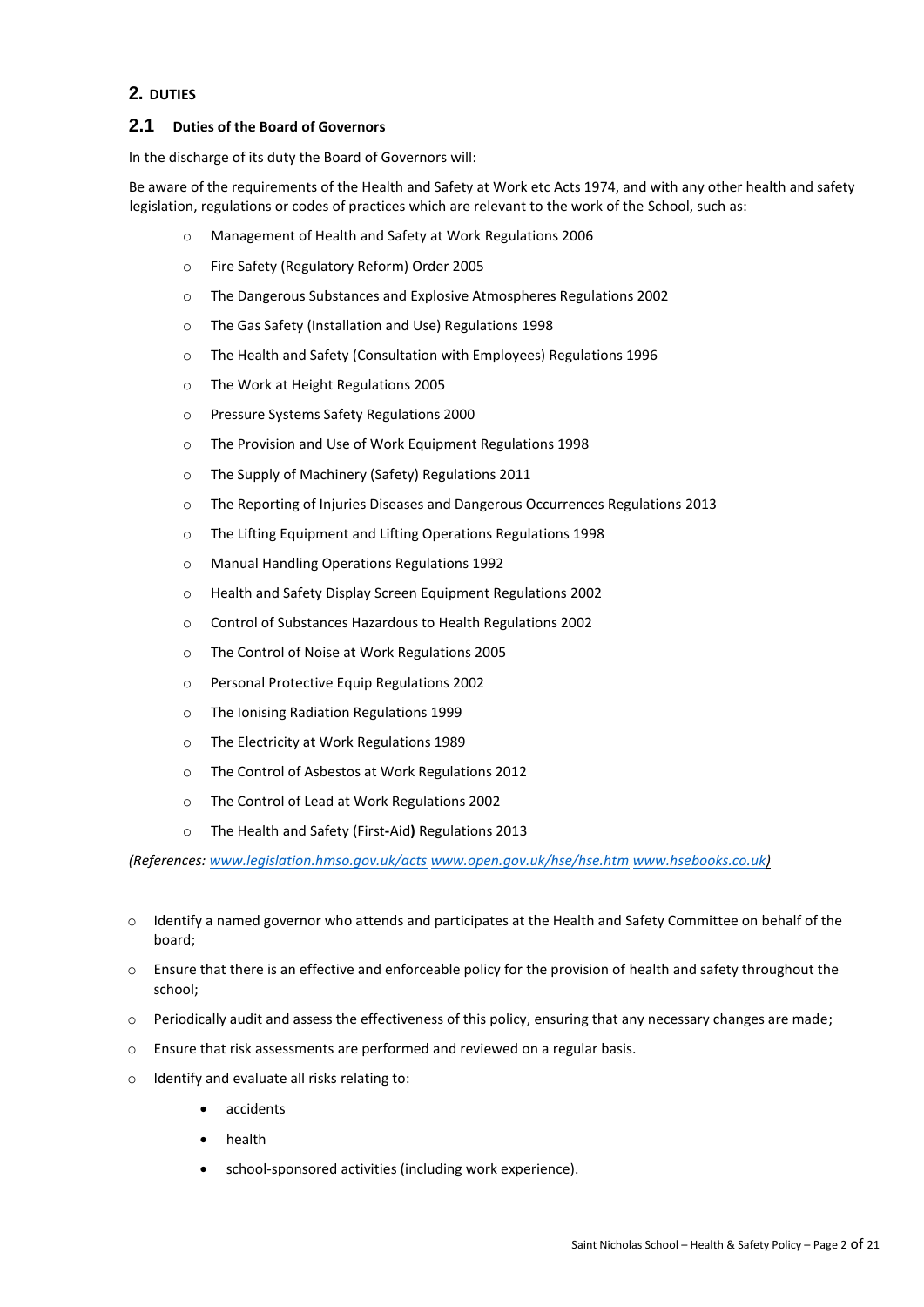- $\circ$  Identify and evaluate risk control measures in order to select the most appropriate means of minimising risk to staff, pupils and others;
- o Ensure plant, equipment, machinery and systems of work are safe;
- o Make safe arrangements for the handling, transportation and storage of all articles and substances;
- o Ensure safe and healthy working conditions, which take account of all appropriate statutory requirements;
- o Provide adequate supervision, training and instruction so that all staff and pupils can perform their school-related activities in a safe and healthy manner;
- o Offer staff the opportunity to receive health and safety training which is appropriate to their duties and responsibilities, to be given before an employee commences any relevant work. Wherever training is required by statute or considered necessary for the safety of staff, pupils and others, then the Board of Governors will ensure within the financial resources available that such training is provided;
- o Ensure that staff training is regularly updated;
- o Provide necessary safety equipment and clothing, together with any necessary guidance, instruction and supervision;
- o Provide adequate welfare facilities.

As far as is reasonably practicable, the Board of Governors, through the Headmaster, will make arrangements for all staff, including temporary and voluntary staff, to receive full information on this policy and all other relevant health and safety matters.

## **2.2 Duties of the Headmaster**

The Headmaster has overall responsibility for the day-to-day maintenance and development of safe working practices and conditions and the health, safety and welfare of all staff, pupils and visitors to the school, as well as any other persons using the premises or engaged in activities sponsored by the School.

The Headmaster will take all reasonable steps to achieve this end through senior members of staff, teachers, Governors and others as appropriate.

The Headmaster is required to take all necessary and appropriate action to ensure that the requirements of all relevant legislation, codes of practice and guidelines are met in full at all times.

#### **2.3 Duties of the Estates Manager**

The Estates Manager, as Health and Safety Officer, is directly responsible to the Bursar for the day-to-day coordination of the School's Health and Safety Policy.

The Estates Manager will, so far as reasonably practicable:

- Ensure the health, safety and welfare of staff, pupils and any others using the school premises and its facilities or taking part in school-sponsored activities;
- Ensure safe working conditions for staff, pupils and others;
- Promote safe working practices and procedures throughout the School, including those relating to the provision and use of plant, machinery and other apparatus, so that each task is carried out to the required standard and all risks are assessed and controlled;
- Consult with members of staff on health and safety issues as appropriate; tell members of staff about any risks and the measures taken to manage those risks;
- Arrange and coordinate systems of risk assessment for the whole school, to allow prompt identification, classification and control of potential hazards;
- Carry out periodic reviews and safety audits on working practices and procedures throughout the School;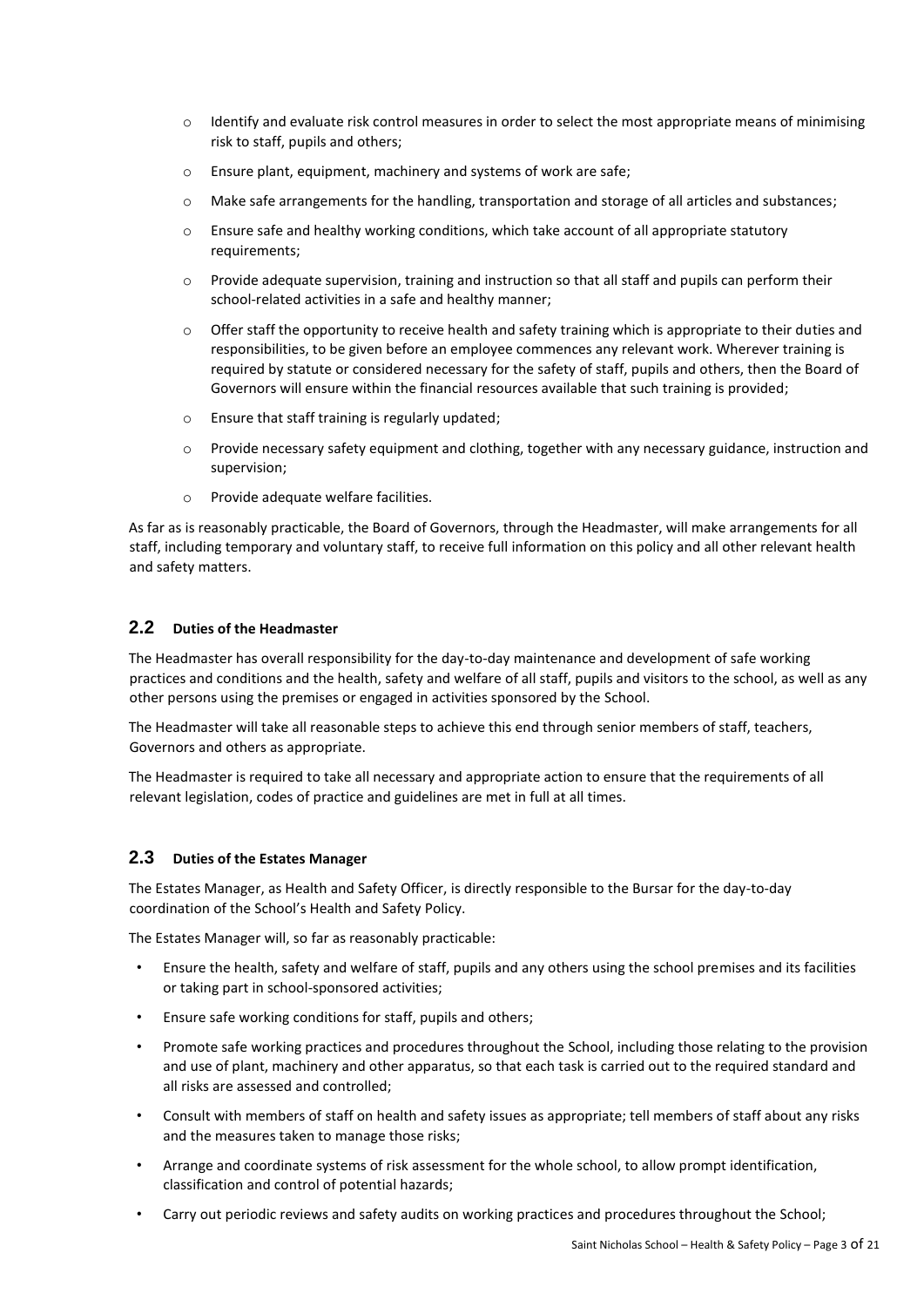- Identify training needs of staff and pupils, as appropriate, to maintain safe working practices and procedures throughout the School;
- Liaise with the Headmaster so that appropriate training and instruction in health and safety matters can be provided, within the financial resources available, for all those with identifiable needs;
- Encourage staff, pupils and others to promote good practice in health and safety matters;
- Ensure that any defect in the premises, plant, machinery, equipment or facilities which could adversely affect the health and safety of staff, pupils or others is made safe without delay;
- Encourage all employees to suggest ways and means of reducing risks and to contribute actively towards preparation of risk assessments and control measures;
- Collate accident and incident statistics and, as necessary, carry out audits and investigations into accidents and incidents;
- Monitor the standard of health and safety throughout the School, including all school-based activities;
- Report directly to the Bursar / Headmaster any person who consistently fails to consider their own or others well-being or health or safety;
- Monitor first aid and welfare provisions;
- Monitor, along with the Headmaster and Board of Governors, the arrangements for Health and Safety to ensure that all requirements are being met.

The Estates Manager is responsible for ensuring that staff carry out the following within their areas of responsibility:

- Risk Assessments
- COSHH (Control of Substances Hazardous to Health) assessments.

## **2.4 Duties of Supervisory Staff**

All supervisory staff (eg Deputy Head, Heads of Upper and Middle School, Head of Lower School and Curriculum Leads, science technician) should ensure that they are familiar with the requirements of the health and safety legislation, regulations and codes of practice which are relevant to their area of responsibility. Supervisory staff are directly responsible to the Headmaster or the Estates Manager and have overall day-today responsibility for the implementation and operation of the School's Health and Safety Policy within their relevant departments and areas of responsibility. It is expected that they will be familiar with the School's Health and Safety Policy and will facilitate other members of staff, pupils and others' compliance with its requirements.

As part of their day-to-day responsibilities, supervisory staff will ensure that:

- Safe methods of work exist and are being implemented throughout the department and area of responsibility;
- Health and safety regulations, rules, codes of practice and procedures are being applied effectively;
- Staff, pupils and others within their responsibility are instructed in safe working practices;
- New employees working within their department or area of responsibility are given instruction in safe working practices;
- Regular health and safety inspections or audits are made of their area of responsibility, as required by the Headmaster or Health and Safety Officer, or as necessary due to changes within their areas;
- Corrective measures are taken as necessary to ensure the health and safety of all staff, pupils and others;
- All plant, machinery, equipment, apparatus and tools are in good, safe working order and adequately guarded;
- All reasonably practicable steps are taken to prevent any unauthorised or improper use of all plant, machinery, equipment, apparatus and tools in their department and areas of responsibility;
- Appropriate protective equipment, first aid and fire protection devices are provided, readily available, regularly maintained and in good working order in their departments;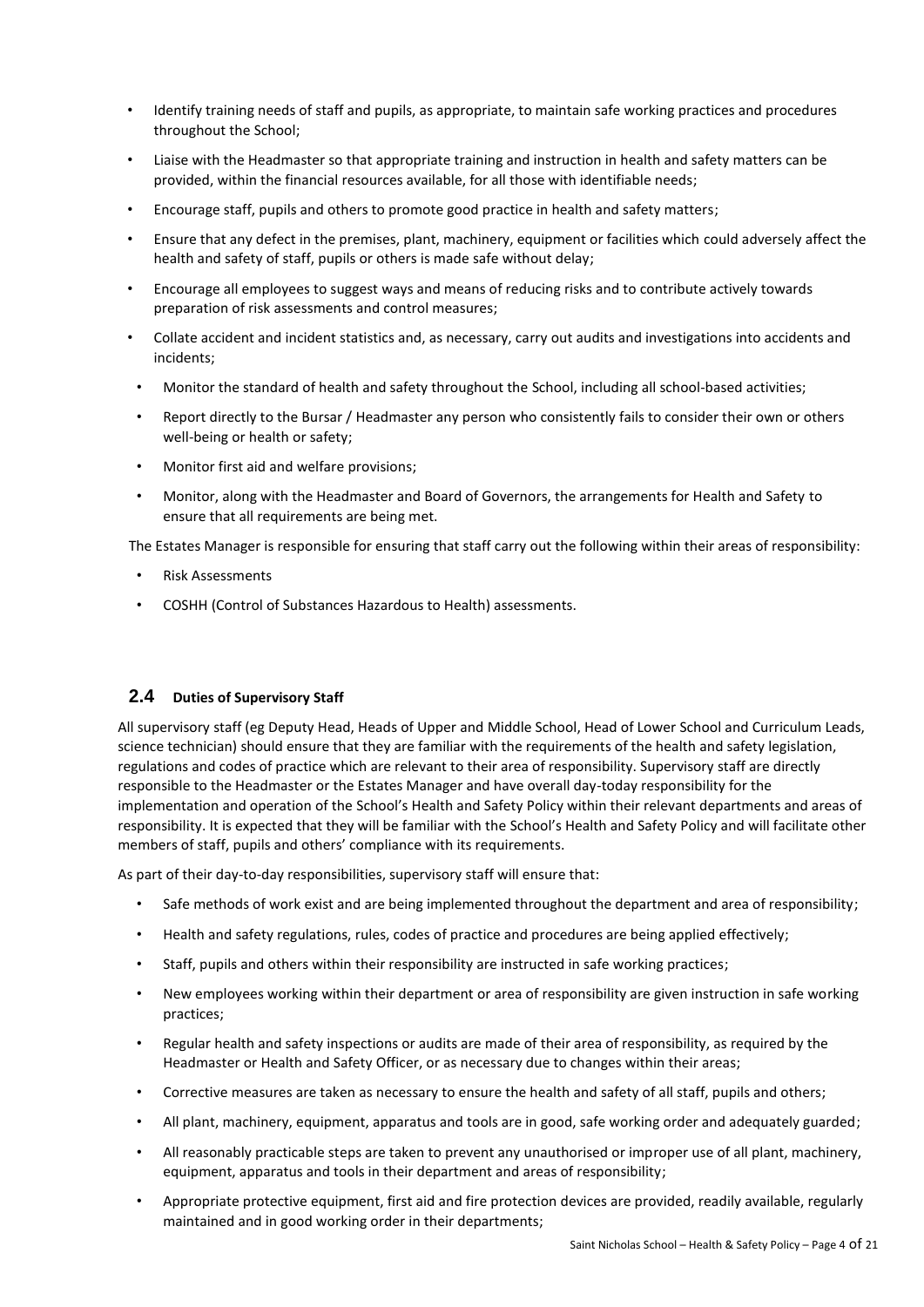- All COSHH regulations are being complied with within the area of responsibility, ie all substances are correctly recorded, labelled (eg Toxic, Flammable, Irritant, Harmful, Corrosive, Oxidising, etc), stored, transported, used and disposed of;
- The standard of health and safety throughout the department is monitored and staff, pupils and others are encouraged to achieve the highest possible standards of health and safety;
- Those who consistently fail to consider their own well-being or the health and safety of others are reported to the Headmaster;
- All signs and labels in use meet the necessary regulatory standards and requirements;
- All health and safety information is communicated to the appropriate persons;
- Any health or safety concerns are brought to the attention of the appropriate individual;
- Any incident or accident causing injury or damage or any near miss is reported and accurately recorded in the School's Accident and Incident Record Books, are kept in the offices in each building.

# **2.5 Duties of all staff**

All members of staff should ensure that they are familiar with the requirements of the health and safety legislation, regulations and codes of practice which are relevant to the work of the department or area in which they work.

In addition to the general duties which all members of staff have, they should take reasonable care of their own health and safety and that of any other persons who may be affected by their acts or omissions at work. All members of staff are expected to familiarise themselves with the health and safety aspects of their work and to avoid conduct which would put themselves or anyone else at risk.

In particular, all members of staff should:

- Ensure that they are familiar with the School's Health and Safety Policy, together with all health and safety regulations and codes of practice laid down by the Board of Governors;
- Ensure that health and safety regulations, codes of practice, rules, routines and procedures are being applied effectively by both staff and pupils;
- Ensure that all plant, machinery, apparatus and equipment is adequately guarded;
- Ensure that all plant, machinery, apparatus and equipment is in good, safe working order;
- Not make unauthorised or improper use of plant, machinery, apparatus and equipment;
- Use the correct plant, machinery, apparatus, equipment and tools for the task;
- Use the correct personal protective equipment and safety devices for the task;
- Comply with all COSHH regulations, ie all substances should be correctly recorded, labelled (eg Toxic, Flammable, Irritant, Harmful, Corrosive, Oxidising, etc), stored, transported, used and disposed of;
- Report to Headmaster any defect in the premises, plant, machinery, apparatus, equipment, tools or facilities which they observe;
- Report and record accurately in the school's Accident and Incident Record Book, kept by the Health and safety Officer, any incident or accident that causes any injury or damage or any near miss;
- Take a proactive interest in promoting health and safety, suggesting ways of reducing and controlling both hazards and risks.

## **2.6 Specific Responsibilities**

The following staff have specific responsibilities:

• The Headmaster, together with the Deputy Head, Heads of Upper and Middle School, Head of Lower School, has overall responsibility for all health and safety matters and for ensuring that the fire brigade has been called in cases of emergency.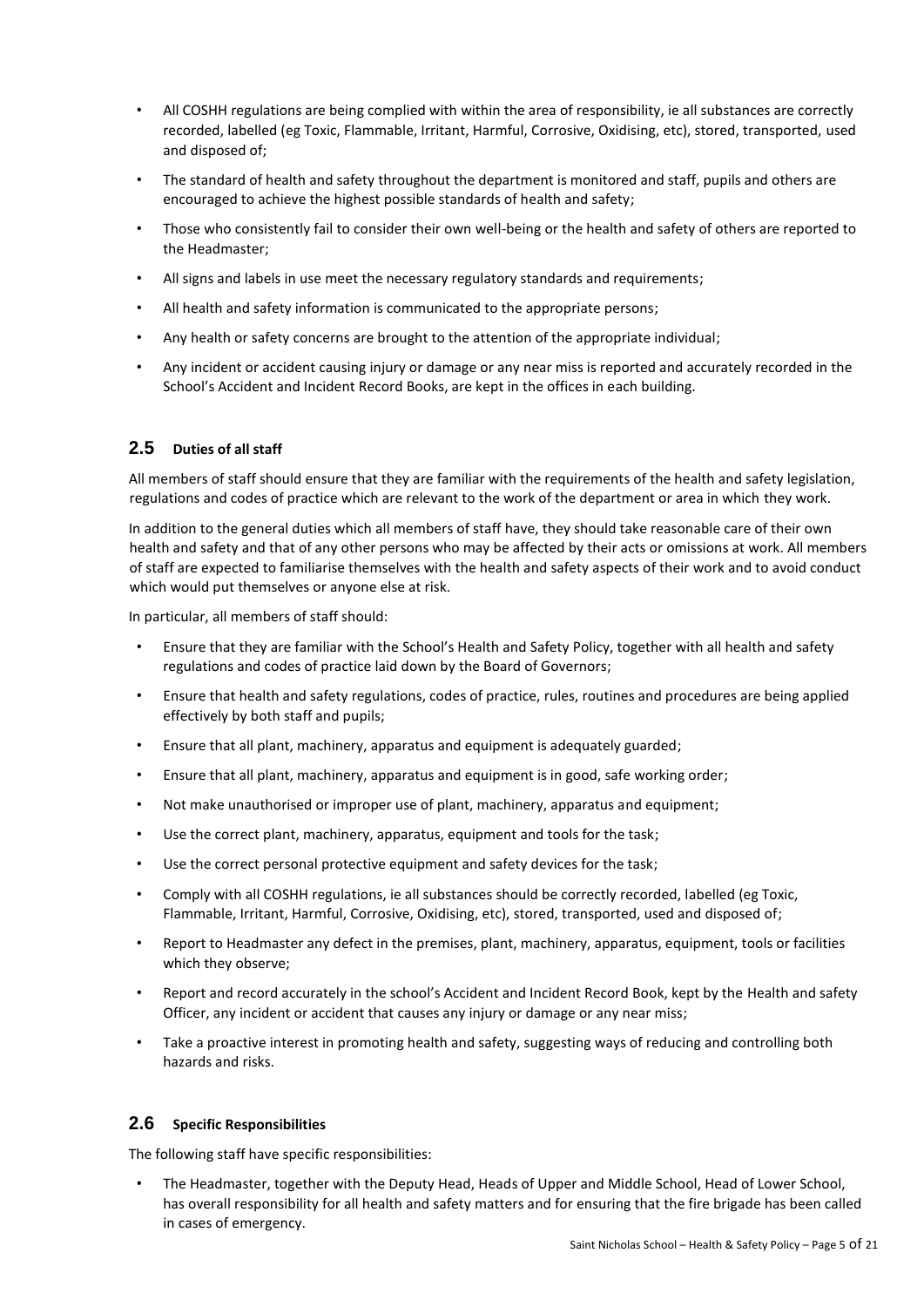- The Headmaster has overall responsibility with the Estates Manager, as Health and Safety Officer, for the general maintenance of the site and plant, fire extinguishers and access to site.
- Art teacher: Art room.
- DT teacher: Design Technology room and store.
- Head of Science: Science laboratories, stores and preparation room.
- ICT teacher: senior ICT room and store.
- PE Curriculum Leaders: changing rooms, PE stores, Sports Hall, tennis courts, playing fields, swimming pool (see 3.8).
- Food Technology teacher: Food Technology rooms.
- Catering Manager: kitchen and store rooms.
- Estates Manager: fire alarms and fire drill. Fire alarms should be checked weekly.
- Reception Staff: taking daily attendance sheets out to the assembly point for teachers to complete the class roll-calls. The signing in and signing out record must also be taken outside during any evacuation.

In addition, all staff are responsible for ensuring that they monitor the safety of the rooms designated to them and the safety of any equipment to be used.

## **3. EMERGENCIES**

#### **3.1 Evacuation of the School**

If it is necessary to evacuate the school, the procedure outlined in the Emergency and Fire Procedures Policy must be used. These are displayed in every room in the school.

## **3.2 First Aid**

See Medical & First Aid Policy

## **4. COMMUNICATION**

## **4.1 Health and Safety Committee**

The Health and Safety Committee meets to consider health and safety matters, hazards, risks and control measures and to discuss strategies for resolving any issues which arise. Health and safety rules are established by the committee for recommendation to full staff meetings and to the Board of Governors.

Minutes of meetings are available for inspection. The members of the Health and Safety Committee are as follows:

- Estates Manager (Chair)
- Headmaster / Deputy Head
- a representative of the governors
- Full-time Estates Worker (as appropriate)
- Full-time member of the support staff
- Head of Lower School
- Bursar

#### The functions of the Health and Safety Committee are as follows:

to meet once per term;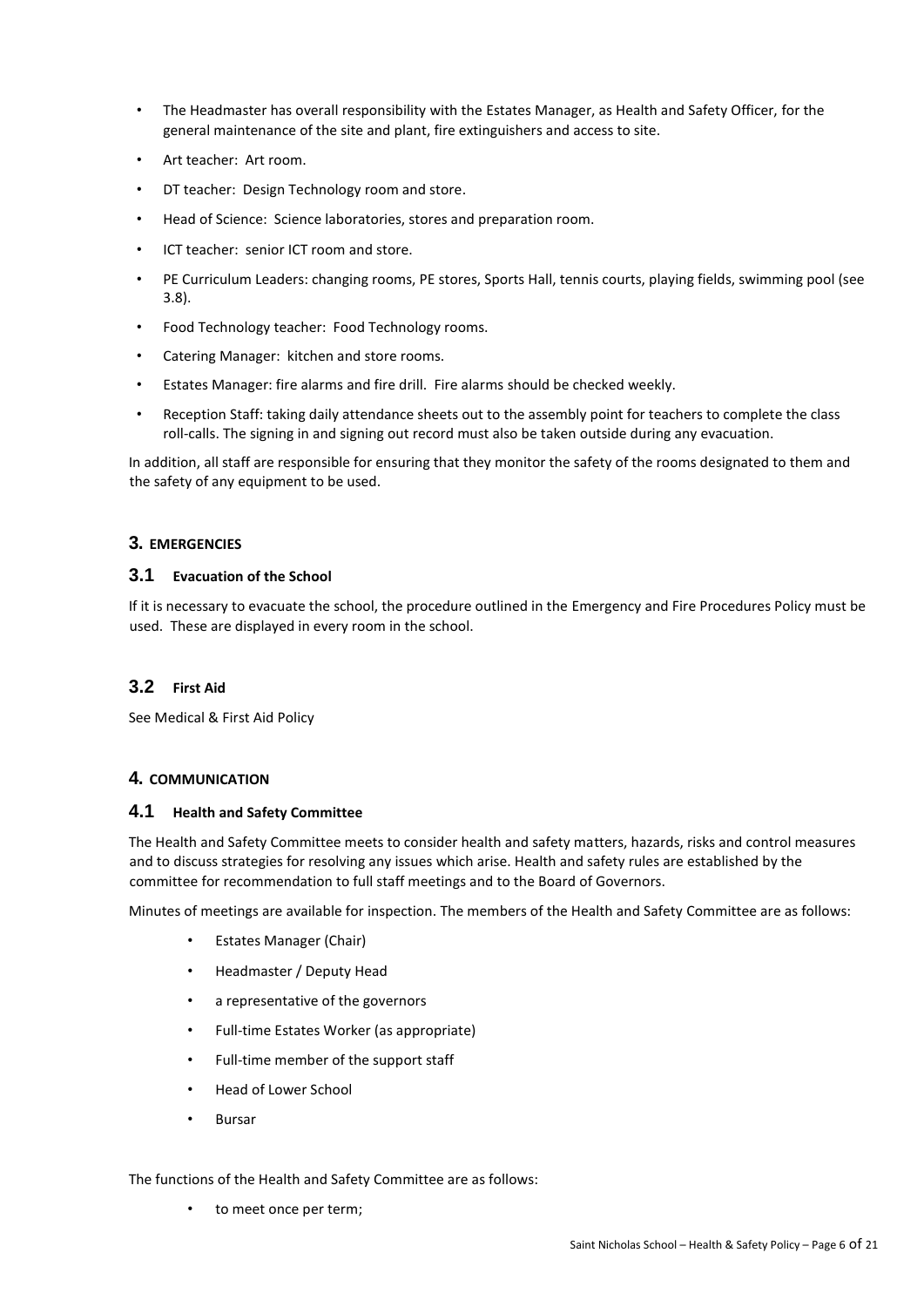- to record meetings and any action required, together with any remedial measures needed;
- to formulate and review health and safety policy;
- to review the communication of health and safety matters within the School;
- to investigate incidents, accidents or near misses;
- to review first aid and emergency evacuation procedures;
- to formulate and maintain risk assessments;
- to receive and discuss health and safety concerns raised by staff;
- to make recommendations to the Headmaster.

## **4.2 Health and Safety Feedback**

The School expects that Health and Safety concerns will be reported as they occur but in order to facilitate that process, regular opportunities are provided to discuss / report Health and Safety concerns at weekly phase and SLT meetings. The chair of these meetings has the responsibility to ensure that concerns are passed to the Estates Manager.

# **4.3 Reporting Accidents**

The Reporting of Injuries, Diseases and Dangerous Occurrences Regulations 2013 (RIDDOR) require employers to notify the Incident Contact Centre in the event of an accident at work to any employee resulting in death, major injury or incapacity for normal work for seven or more days. This includes an act of non-consensual physical violence done to a person at work. Also fatalities and major injuries to pupils and visitors. For fatalities and major Injuries, notification must be by the quickest possible means. In the event of a fatality the Police will carry out the initial investigation.

See what must be reported – Appendix A

INCIDENT CONTACT CENTRE :-

email: riddor@natbrit.com; or Tel: 0845 3009923; or

Fax: 0845 3009924 or posted to:

Incident Contact Centre, Caerphilly Business Park, Caerphilly, CF83 3GG

## **4.4 Communications**

The Estates Manager will ensure that all appropriate safety documents are distributed as necessary. Any letter or memo concerning safety matters and written by staff should be copied and sent to the office.

If an accident occurs, a report must be made immediately to the Estates Manager or the Headmaster as it may require notification under the provisions of RIDDOR. Further details must then be entered on the accident book which is kept in the office. The cause of the accident should be investigated by the Estates Manager or other appropriate nominated person; where this occurs a report must be submitted to the Estates Manager It is also important that 'near misses' be similarly reported so that preventative measures may be taken. A 'near miss' is any incident which could have caused serious injury had circumstances been different. Near misses should be recorded on the form on the staff site. A copy will automatically be sent to the Estates Manager who will collate and report summary to the Health & Safety Committee. Any occurrence of ill health which could be attributable to activities in the school should also be reported in writing to the Estates Manager.

## **5. TRAINING & INFORMATION**

New staff are required to undertake an induction before starting work at the school. Health and Safety training is carried out by the Estates Manager and further training is carried out by the Deputy Head or suitably briefed senior member of staff in their absence.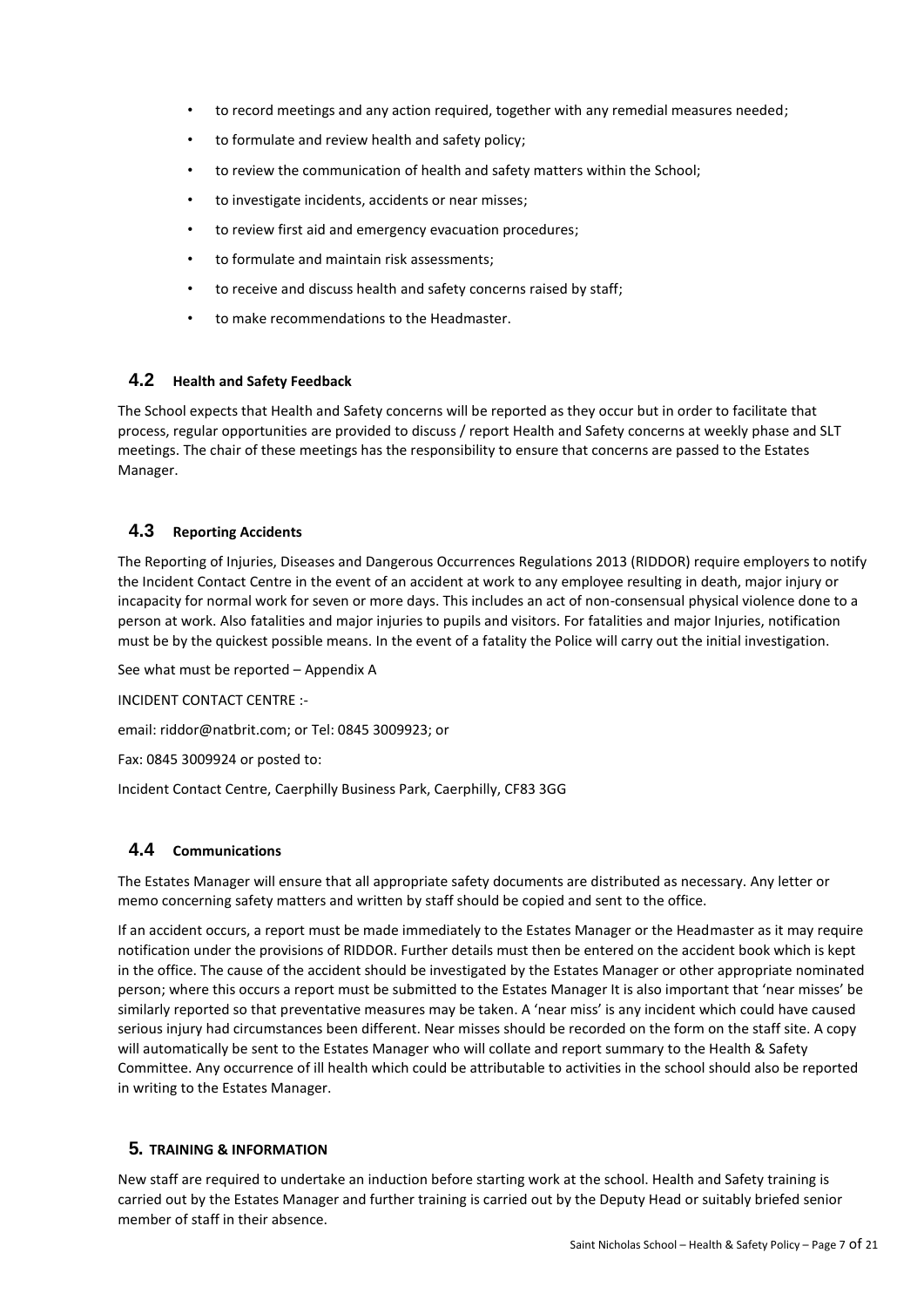Where specialist training is required, external companies are used. Use of scaffold towers, use of ride-on mowers, pool water treatment, plumbing are topics which have been provided to date.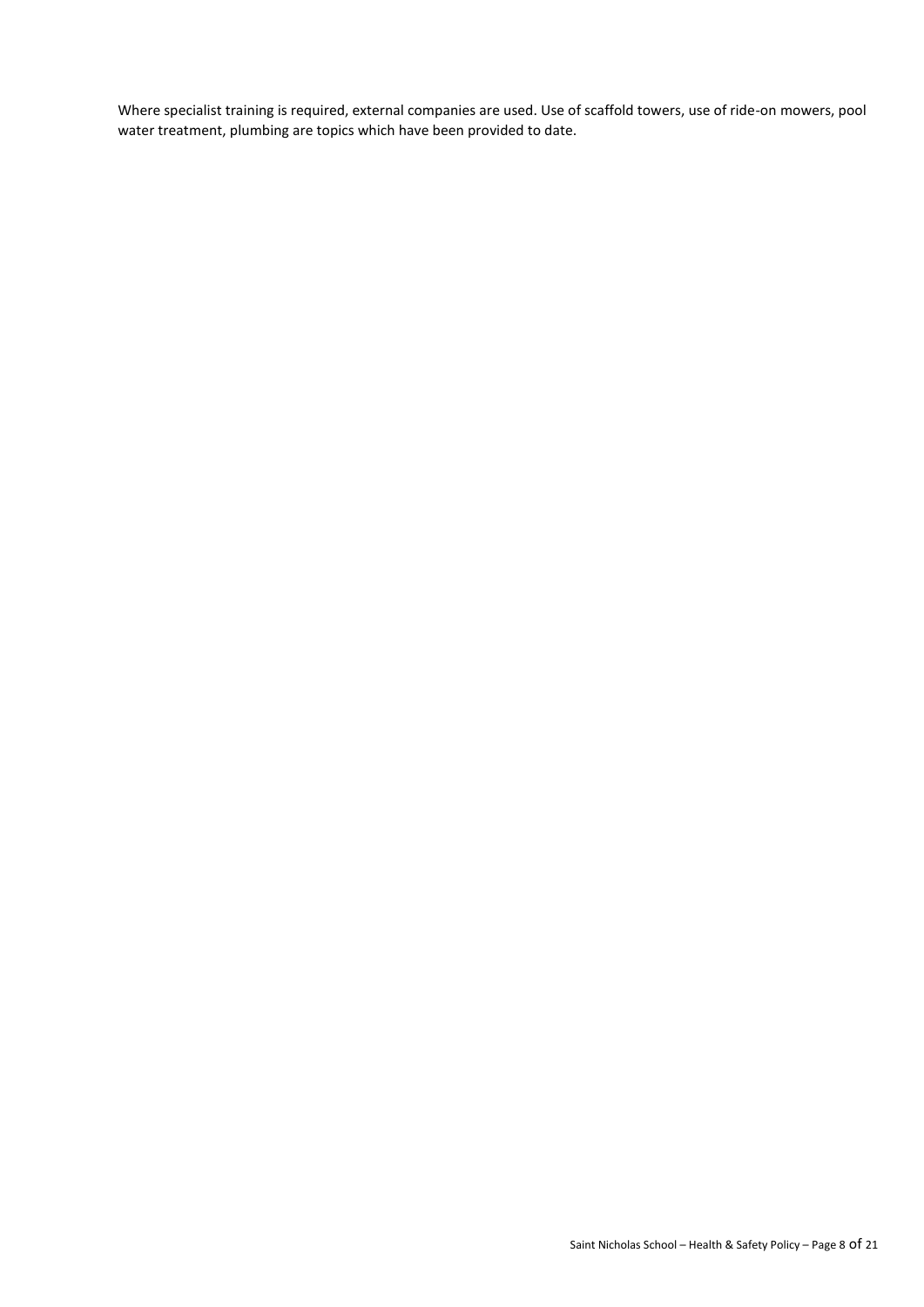# **6. SECURITY**

The School has a duty of care with respect to its staff and pupils and this must be the first priority for any security strategy. The Board of Governors and the Headmaster have assessed the site and how it is used, and have put in place various measures to reduce and control perceived risks. The security policy of the School aims to allow uninterrupted teaching and learning for everyone and to protect all property against theft, damage or loss. In all security matters, anticipation and prevention are a priority.

# **6.1 Visitors**

It is essential to know precisely who is in the School at all times. To this end, all visitors are obliged to report to Reception on arrival, allowing the office staff to screen and control access, as well as giving the opportunity for early identification of any potential threat. The School's Reception area is clearly signed and is situated next to the main entrance. Visitor identification badges are issued, as appropriate. It is vital that any visitor without an identification badge is challenged and directed or escorted to Reception.

# **6.2 Delivery of goods**

The Reception area provides a single, central point for the receipt of all goods and equipment. All materials are registered on arrival, then checked and transferred to the appropriate destination as soon as possible. Deliveries marked hazardous or requiring special precautions must not be brought into the Reception. Contact the Estates Manager or a member of the maintenance team for advice.

# **6.3 Entrances and exits**

All main entrances to the buildings within the school area provided with keypad coded access panels. The code is given to staff, pupils and approved companies/hirers only. The code is changed at least annually and more regularly if required.

# **6.4 Boundaries**

Entry to the School by car from Hobbs Cross Road requires the driver to pass the Estates Manager's lodge, which gives some security out of normal hours. Perimeter fencing is in place on all sides, acting both as a deterrent and a demarcation of the School's boundaries. However, it is almost impossible to prevent all unauthorised access to the site and staff must remain vigilant.

# **6.5 Security Lighting**

Security lighting is used both as a deterrent and for the safer use of the facilities in darkness. There are automatic security lights at either end of the main school building and around Jubilee House, Swire House and Margaret Jones House, including some which illuminate the car park areas.

## **6.6 Security System**

The main school buildings are protected by an internal, infra-red (PIR) alarm system, which is linked by telephone to a security monitoring company. The system is controlled by keypads which are normally operated by

- Estates Manager and the Maintenance Team.
- Teachers who require out of hours access.
- Hirers of the school facilities.
- Cleaning company operatives.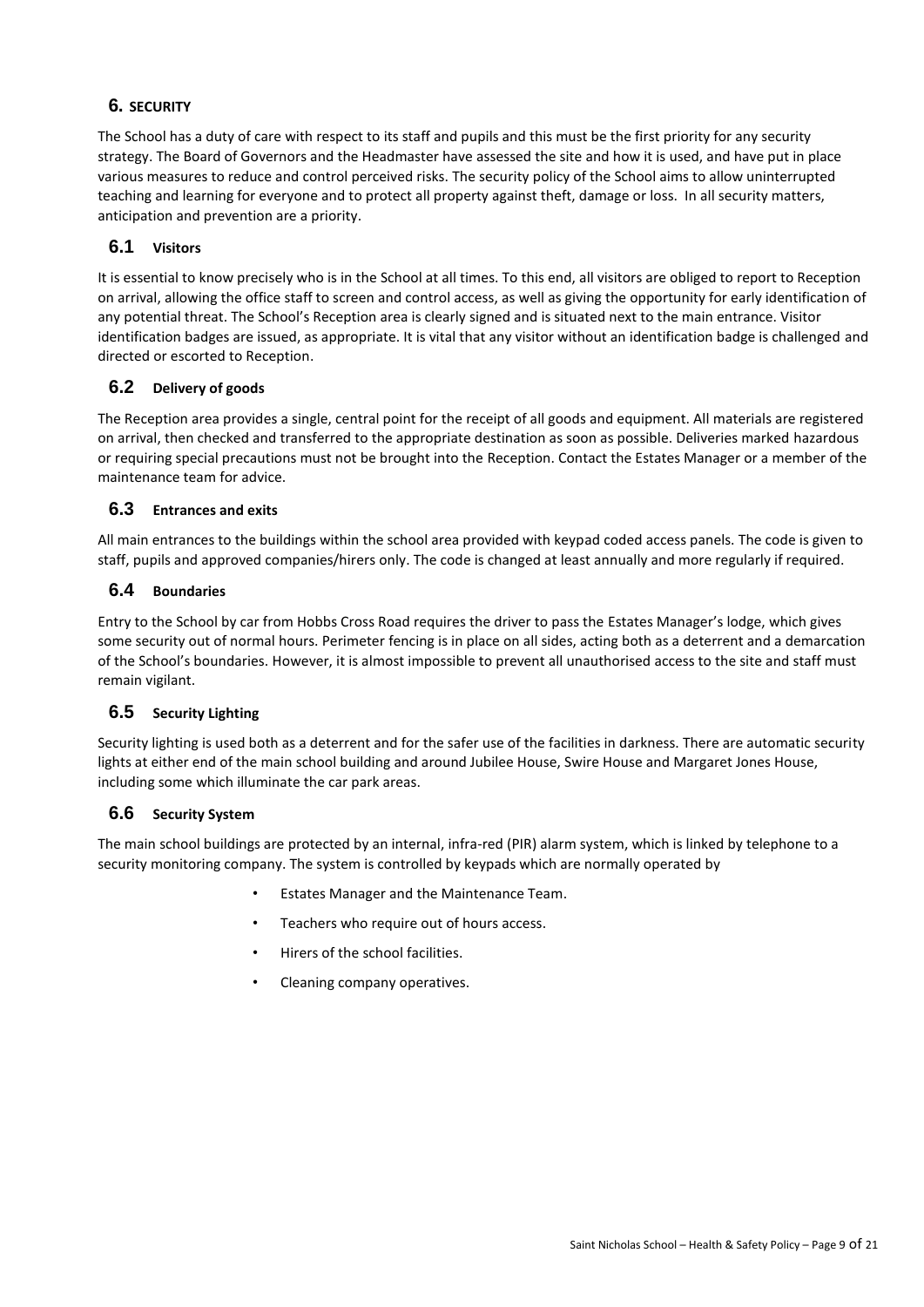# **6.7 Pupils' Property**

The school rules state that pupils must not bring valuable items into school. If this is unavoidable, all items must be taken to the office for safekeeping. The School's terms and conditions state that the School cannot accept liability for any theft, loss or damage to property belonging to pupils, parents or others, howsoever caused. Nevertheless, despite this disclaimer, the school will do everything reasonably practicable to ensure the safety of property and belongings.

• Mobile phones are stored in a locked box in Reception

# **6.8 Staff Property**

All members of staff are responsible for ensuring the safety of their personal belongings at all times. Valuable items may be taken to the office for safekeeping. No member of staff should leave a handbag unattended in a classroom.

• Lockers for personal items are provided in classrooms or staff rooms when requested by staff.

# **6.9 Lost Property**

Lost property is managed by the School Office and by PE staff for PE items. Pupils should be encouraged to look after their personal belongings at all times, including the proper use of the lockers available to them.

# **6.10 Keys**

A key security system is in operation which provides access to room keys, but at the same time retains control of them, ensuring accountability, safety and security. Keys are allocated to staff under a strict system, maintained by the Estates Manager and the office staff. Keys are stored in a lockable key case, which is the responsibility of the Estates Manager. Each key and hook are numbered and colour-coded. The loss of any key must be reported to the Headmaster so that a security review can be undertaken.

# **6.11 Security in the classroom**

All teaching staff are encouraged to adopt, as far as possible, a 'clean desk' policy, with all pupils' desks or tables being cleared at the end of the day. Some items may well remain on the teacher's desk or table, but it is preferable for as many items as possible to be tidied away to allow better access for cleaners, as well as to improve security.

## **6.12 Cash**

- It is essential that staff adopt a systematic approach to the handling of all cash and monies. Regular auditing, checking and supervision are essential to ensure that all money is accounted for.
- Pupils should bring cash into school only for specific purposes, such as payment for outings or trips.
- Any member of staff collecting cash or monies from pupils for an event should ensure that all cash and monies are given to the School Secretary at the earliest opportunity. The School Secretary will forward the cash or monies to the Bursar/ Accountant, who is responsible for the safe receipt and documentation of all monies. The School Secretary will ensure that all cash and monies are securely locked away in the school safe at all times.

## **At no time should any cash or monies be left unsecured either in or on a teacher's desk in a classroom, or in any other area.**

• The handling of petty cash must also be scrupulously controlled. The School Secretary is responsible for the petty cash box, which is a purpose-made, lockable cash box. All transactions involving petty cash must be signed for by the member of staff receiving the cash payment and receipts must be provided on every occasion.

## **6.13 Vehicular and Pedestrian Access**

The Board of Governors and the Headmaster aim to promote, for all school users:

- safe movement of all pedestrians within the school site;
- safe access and passage of all traffic to, within and from the school site;
- safe parking of vehicles within the school site.

In order to achieve these aims, the Board of Governors and the Headmaster will: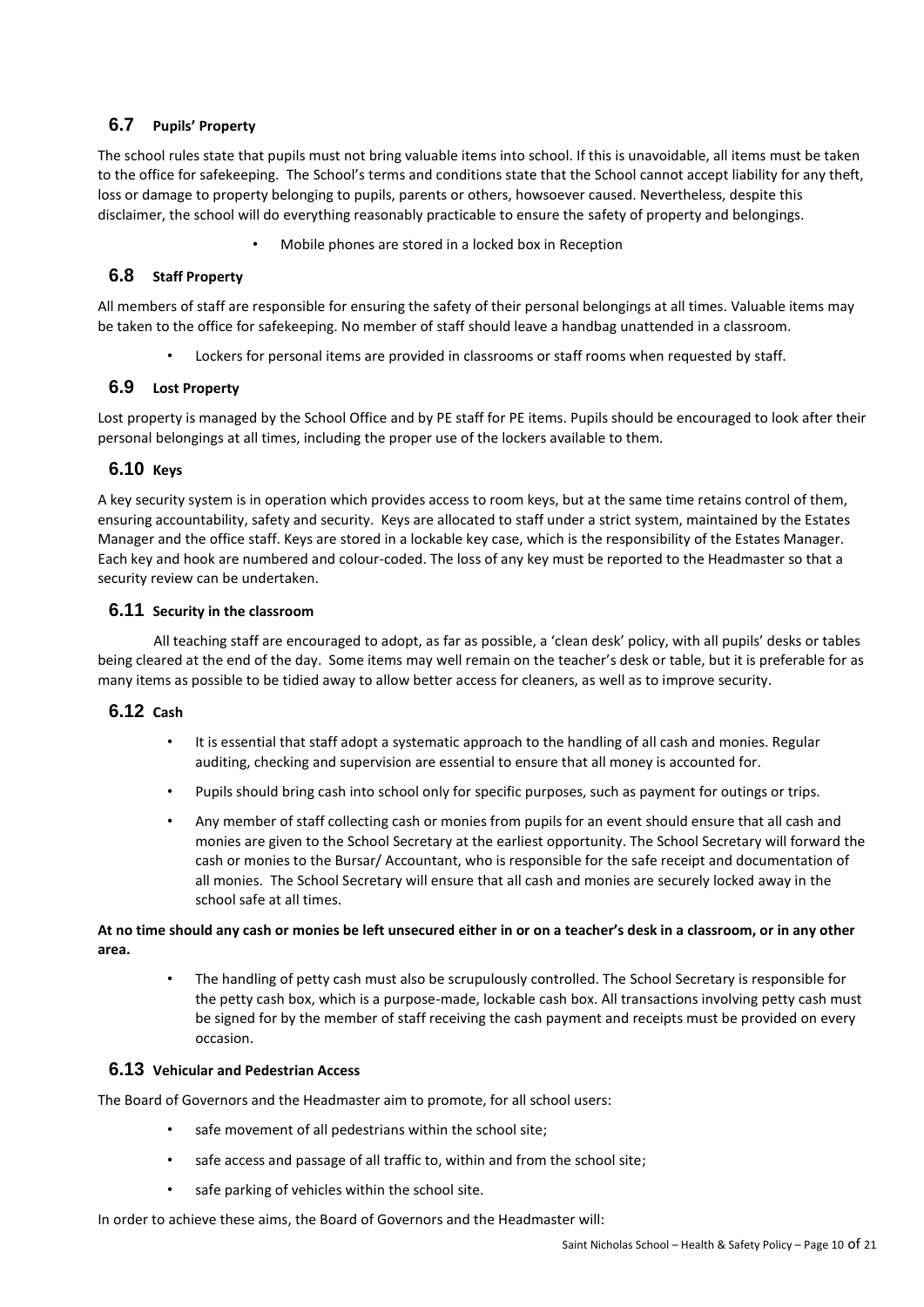- Provide appropriate arrangements for the arrival and collection of pupils;
- Provide safe access for pedestrians at all times between the car parking areas and the school buildings;
- Monitor arrangements for vehicular access to the school site;
- Identify and publicise areas where parking is permitted;
- Make any necessary changes to ensure that the health, safety and welfare of all pupils, staff and other users are maintained at all times.

## **7. OUT OF SCHOOL VISITS**

See Educational Visits and Trips Policy

Any proposed visit must be discussed with the Headmaster or Deputy Head. Safety measures appropriate to the activity must be considered and any necessary action taken. Any legal implications or considerations relating to insurance should also be taken into account.

## **8. USE OF THE SCHOOL BY OUTSIDE BODIES**

When the premises are used for purposes not under the direction of the Headmaster, then the principal person in charge of the activities will assume responsibility for all health and safety matters as indicated above under Duties of the Headmaster, Duties of the Estates Manager and Duties of Supervisory Staff.

The School will seek to ensure, as far as is reasonably practicable, that all hirers, contractors and any others who use the School's premises or facilities conduct themselves and carry out their operations in such a manner so as to ensure that all statutory and advisory health and safety requirements are met at all times.

When the School's premises or facilities are being used out of normal hours for a school-sponsored activity, then, for the purposes of this policy, the organiser of that activity, even if an employee, will be treated as a hirer and will comply with all the requirements of the School's Health and Safety Policy.

All hirers, contractors and any others using the school's premises or facilities shall not, without the prior consent of the Governing Body:

- introduce plant, machinery, apparatus, equipment, tools or facilities for use on the school's premises;
- alter fixed installations;
- remove or alter any fire or health and safety notices or equipment;
- take any action that may create hazards for persons using the premises or for staff or pupils of the School;
- take any action that may increase the risk of accidents occurring.

All contractors who work on the School's premises are required to ensure that safe working practices are followed by their own employees under the provisions of the Health and Safety at Work, etc Act 1974 and must, pay due regard to the health and safety of all persons using the premises.

In instances where the contractor creates hazardous conditions and refuses to eliminate them or to take action to make them safe, the Headmaster will take such actions as are necessary to protect persons in his care from risk of injury or damage to their property.

The Board of Governors draws the attention of all users of the School's premises (including hirers, contractors and any others) to Section 8 of the Health and Safety at Work, etc Act 1974, which states that no person shall intentionally or recklessly interfere with or misuse anything which is provided in the interests of health, safety or welfare in pursuance of any of the relevant statutory provisions. All hirers, contractors and any others using the School's premises or facilities shall be familiar with and observe the Health and Safety Rules for Hirers, Contractors and any others as laid down by the Board of Governors.

## **9. INSPECTION AND MAINTENANCE**

## **9.1 Reporting defects**

Anyone discovering a defect in the building which requires urgent attention should report the matter to the the Estates Manager who will take prompt action to render the area safe or designate it out of bounds.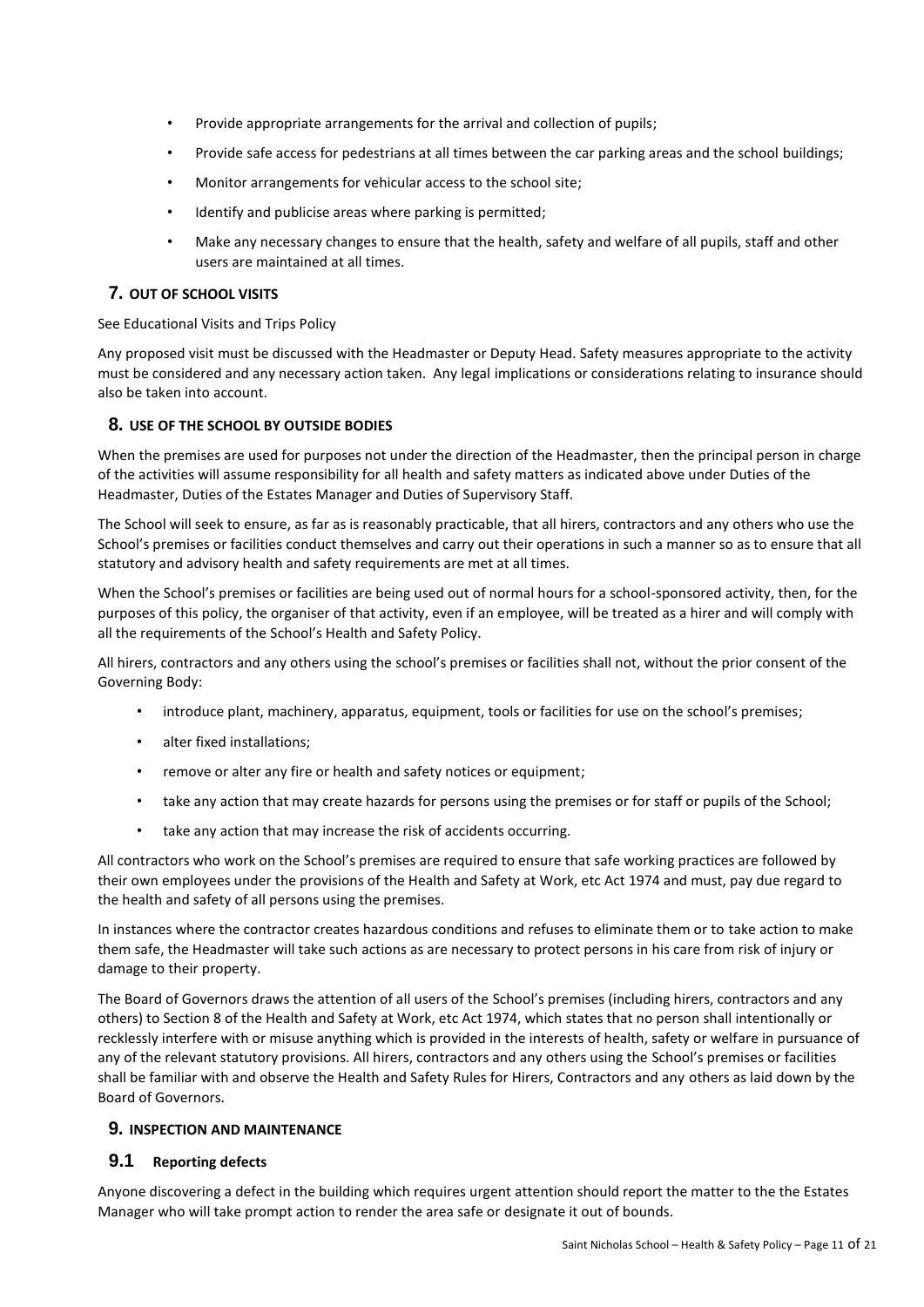Defects of a routine nature should be recorded on a Maintenance Request Form found on the staff site. This is then sent to the Estate Workers automatically.

Any defective equipment should be withdrawn from use immediately and the matter reported. Equipment which has been repaired should be checked by the member of staff before being put back into use.

## **9.2 Routine maintenance**

The Maintenance team, is responsible for routine maintenance of the school buildings and grounds. A programme of inspection is in place to pro-actively identify defects before they become serious. Specialist contractors are used to carry out regular maintenance and repair of equipment and services such as Fire and Intruder alarms, Gas services, Sports equipment, Fire extinguishers, LEV systems and Fume cupboards.

# **10. MONITORING AND EVALUATION**

All members of staff should carry out an inspection of their area at least once a year using the codes of practice listed below if appropriate.

All colleagues are invited to suggest ways of improving the safety of the School.

The Board of Governors will review this policy statement regularly and update, modify or amend the policy as necessary to ensure the health, safety and welfare of all staff and pupils in its care.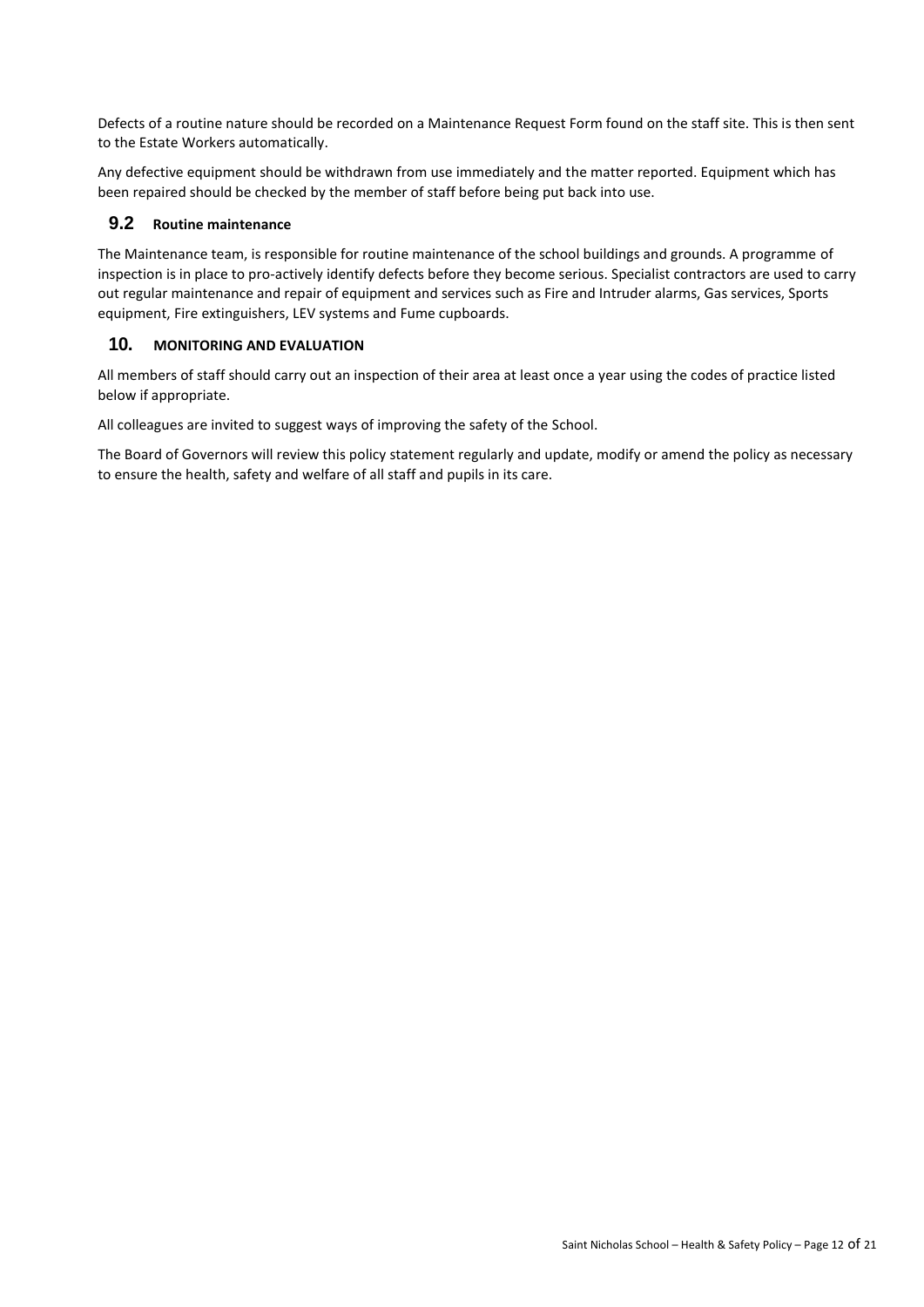#### **APPENDICES CODES OF PRACTICE**

#### **1. CODE OF PRACTICE: EMERGENCY DRILL**

See Emergency & Fire Procedures Policy

#### **CODE OF PRACTICE: GENERAL PROCEDURES**

#### **1.1 Start of School Day**

The School cannot accept responsibility for day pupils arriving before 7:30 am unless a specific arrangement has been made.

#### **1.2 End of School Day**

The School day ends at 3:30pm for infants, 3:45pm for juniors and 4:00pm for seniors. Parents are expected to collect pupils promptly, and no later than 20 minutes after the end of lessons. Any pupil who has not been collected by this time should be brought to the main office and taken to Prep as appropriate and the Headmaster or Deputy Head informed if necessary.

## **1.3 In the Classroom**

- Pupils must never be asked to open or close classroom windows, especially on upper floors.
- No food or drink is to be consumed in classrooms.
- Pupils should be discouraged from unnecessary movement around the classroom.
- Teachers should give pupils explicit instructions on how to handle any equipment safely.
- Pupils should not walk around with dangerous equipment in their hands.
- Pupils should never be asked to plug in electrical equipment.

## **1.4 On the Stairs and in Corridors**

- Staff and pupils must always keep to the left and in single file.
- Fire doors must be kept closed, except where automatic closers are provided
- No obstruction or accumulation of rubbish must be allowed to block stairs, corridors or exits, especially escape routes and emergency exits.
- Any spillage on the floors of hallways, corridors or toilets may cause slipping and should be reported immediately to the School Office or to duty staff.
- Pupils should never run, play or make unnecessary noise inside the school buildings.

## **1.5 In the School Grounds**

- Pupils must remain in bounds.
- No ball games may be played near windows, cars or buildings.
- Pupils must not climb trees.
- Pupils must never throw objects (eg conkers) in the direction of another pupil.
- No pupil or member of staff other than the Estates Manager or his assistants must go on to either flat or pitched roofs.
- No pupil is allowed out of the school grounds without permission from a member of staff.

## **1.6 Throughout the School**

- Members of staff and visitors are not permitted to smoke anywhere on the school site.
- No member of staff or pupil should ever stand on a table or chair in order to reach a high object. Members of staff should take great care when using a stepladder (provided on every floor). Pupils should never be permitted to use stepladders.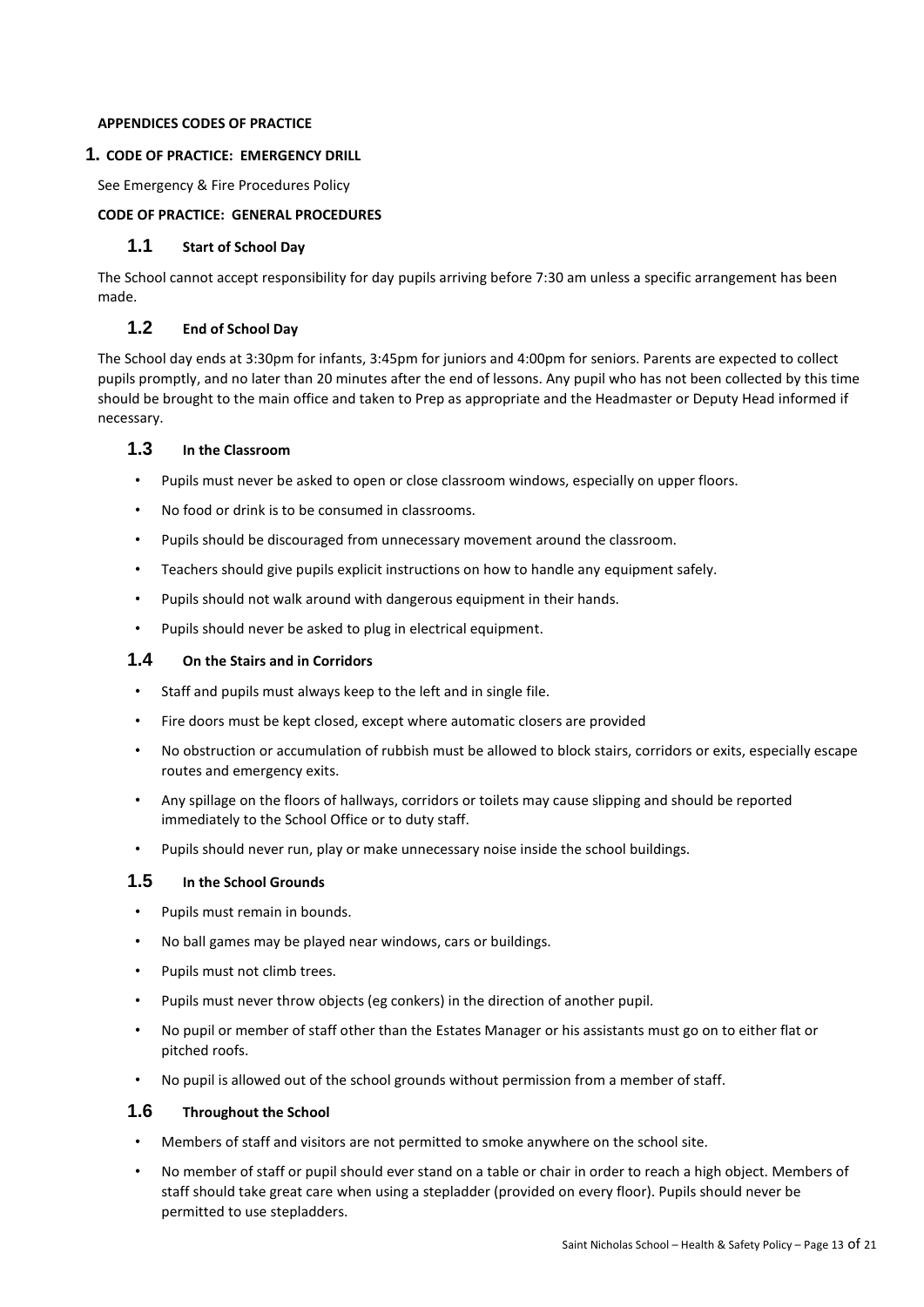#### **2. CODE OF PRACTICE: ELECTRICAL SAFETY**

- There is risk of a shock in handling any mains electrical wiring or equipment. No electric apparatus, lead or connection should be touched with damp or wet hands or when standing on a wet surface.
- Main socket outlets should be checked periodically by a professional electrician. All portable, mains operated equipment is inspected annually by a competent person and a record kept.
- Items without a valid PAT test sticker should not be used and reported to the Operations Manager.
- The use of extension leads and two or more adaptors should be avoided.
- Pupils should be taught wire colour coding: brown = live, blue = neutral, green and yellow = earth.
- Plugs and sockets should be in good condition with no cracks or pieces missing.
- Insulation on leads should not be cracked or frayed.
- Leads should be without knots and joins, of the correct length for the equipment being used and not allowed to trail.
- Electrical appliances should never be connected to lighting circuits.
- All items of equipment must be properly maintained and regularly serviced.
- All equipment should be switched off when not in use and portable equipment disconnected.

## **3. CODE OF PRACTICE: ART ROOMS**

#### **3.1 Identification of areas of risk**

| Sharp knives, lino tools, pins & needles  | Burns from glue gun, kiln, wax boiler  |
|-------------------------------------------|----------------------------------------|
| Dangerous tools: pliers, wire clay cutter | Staple gun                             |
| Damage to clothing from paint, dye        | Photographic chemicals, pottery glazes |
| Fumes from glues etc                      | Potter's wheels (manual & electric)    |

Kiln

#### **3.2 Control of risks**

- The teacher should give explicit instructions on how to handle equipment safely.
- Pupils should never walk around with sharp tools or dangerous equipment in their hands.
- Pupils are never to use sharp instruments, tools or equipment unsupervised. The manual potter's wheel, electric potter's wheel and pug for recycling clay are to be used only under strict supervision.
- A protective overall should be worn when it is necessary to protect clothing from paint, dye, etc.
- No food or drink is to be consumed in the Art rooms.
- Care must be taken to avoid cutting the fingers when using a knife or lino tool. The hands and body should always be behind the direction of cutting. Pupils must never point with a knife or lino tool and must always use them for the purpose for which they were intended.
- Glue must only be used in a well-ventilated area. Care should be taken with the hot glue gun.
- The wax boiler for Batik, the domestic iron and the staple gun should only be used by pupils under strict supervision.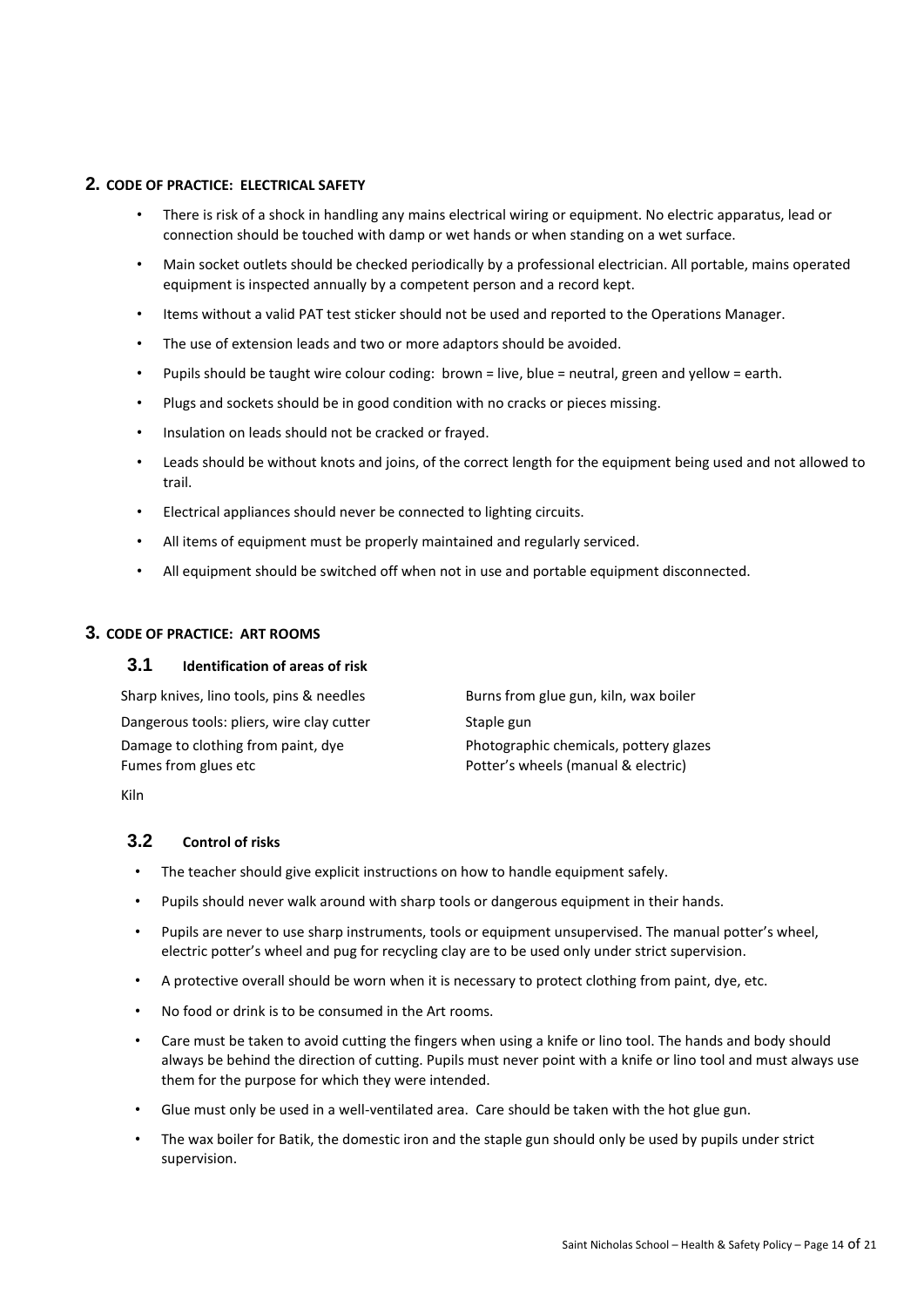- Any photographic materials and pottery glazes used should be handled with care and the manufacturer's instructions closely followed. All chemicals must be kept in clearly labelled, sealed containers. Chemicals must only be mixed in accordance with the instructions.
- The pottery kiln is out of bounds to pupils at all times and signs should be displayed to this effect.

## **4. CODE OF PRACTICE: DESIGN TECHNOLOGY ROOM**

# **4.1 Identification of areas of risk**

| Damage to eyes                   | Electrical equipment, trailing flexes |
|----------------------------------|---------------------------------------|
| Machinery - fingers, hair, etc   | Glue fumes                            |
| Sharp tools                      | Dust                                  |
| Hot or sharp waste from machines | Loose clothing                        |

## **4.2 Control of risks**

- Safety is the most important aspect of all Design Technology lessons.
- All products which have high risks associated with their use should be stored in a locked cupboard.
- All pupils should wear appropriate protective clothing such as an overall, face mask or ear protection when necessary. Eye protection to EN166 should be provided.
- Loose clothing such as ties must not be worn as this may become entangled in machinery
- Jewellery should not be worn and long hair must be tied back.
- Pupils should be instructed that gangways are kept clear and not obstructed.
- A first aid kit should be provided in the workshop.
- Suitable fire extinguishers should be readily available.
- Pupils should be taught how to use hand tools safely.
- All machinery must be fitted with appropriate guards and pupils should be instructed in the correct use of the guard. All floor-fixed machinery should be fitted with knee/foot stops.
- Pupils should be instructed in the safe use of machinery as appropriate to their needs, including the purpose and use of the emergency stop buttons.
- Equipment should only be used by one pupil at a time.
- All machines and electrical equipment are visually checked half-termly and fully tested each year. Items damaged or deemed to be unsafe should be removed or rendered inoperable until a safe repair has been carried out.
- No member of staff other than Design Technology staff should use the machinery, except with the direct permission of the Headmaster.
- Warning signs should be displayed to indicate high temperatures, toxic materials or flying particles.
- Accidents are dealt with by the Estates Manager in an appropriate manner and recorded.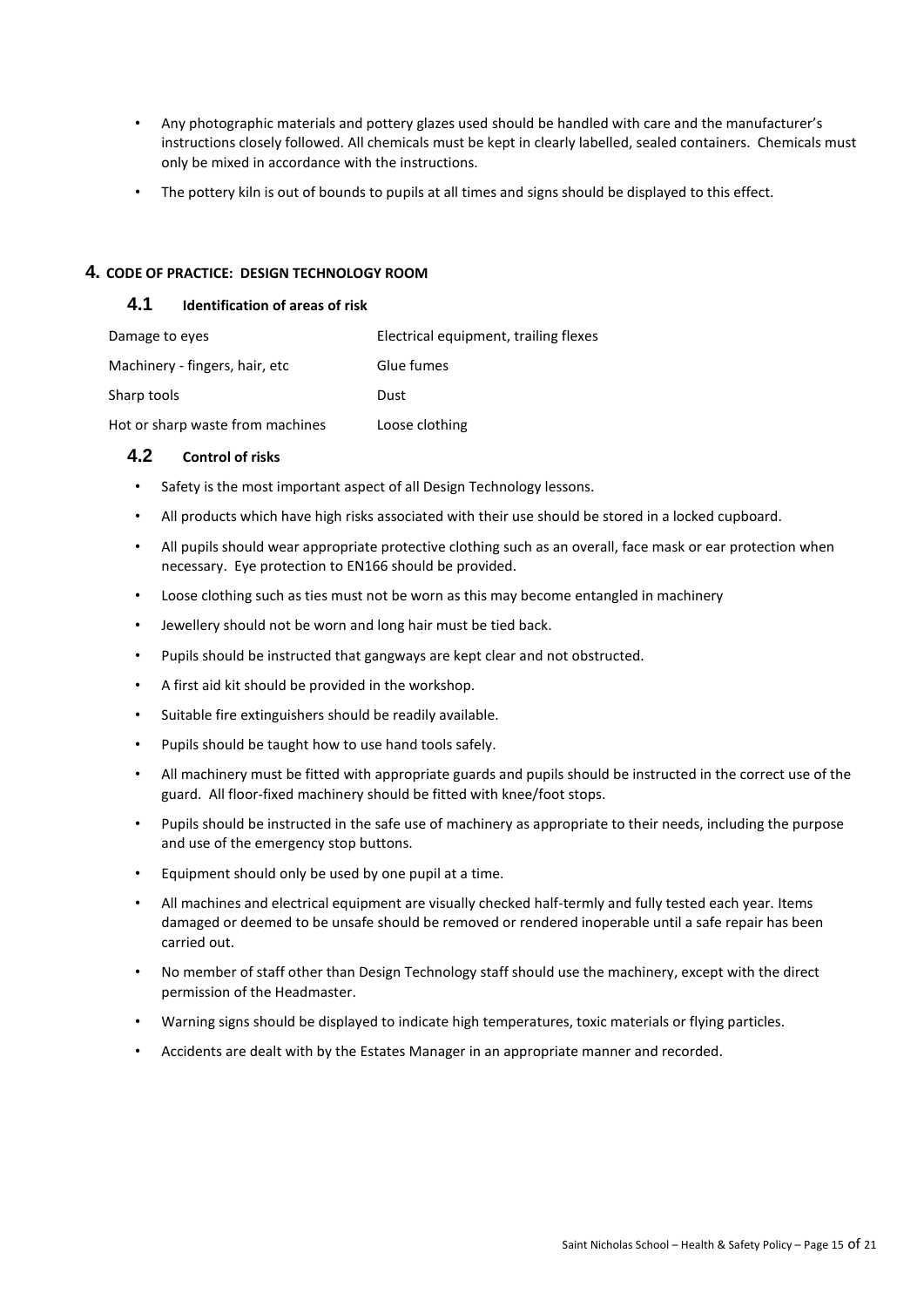## **5. CODE OF PRACTICE: SCIENCE ROOMS**

| 5.1<br><b>Identification of areas of risk</b> |                           |
|-----------------------------------------------|---------------------------|
| Chemicals - poisoning, skin & clothing damage | Gas fumes                 |
| Radiation                                     | Electrical                |
| Infection from biological hazards, eg AIDS    | Chemical fumes / splashes |
| Mercury poisoning                             | Fire                      |
| <b>Burns</b>                                  | Animals & plants          |
| Explosions                                    | Broken glass              |

#### **5.2 Control of risks General Requirements**

- Teachers and technicians have a general duty to take reasonable care for the health and safety of themselves, of other members of staff and of pupils. They also have a specific duty to be familiar with this health and safety policy and its updates and the safety texts to which it refers.
- Staff practice must set a good example to pupils and must be consistent with pupil laboratory rules.
- Staff must be familiar with emergency drills and be familiar with the location in each science room of the escape route, fire-fighting equipment, nearest first-aid box, eye wash, main gas tap and mains electricity isolating switch.
- Laboratories must always be left in a safe condition. All gas taps should be completely turned off and all mainsoperated apparatus switched off. Science laboratories should be locked when not in use and should not generally be used by teachers who are not scientists.
- Eating, drinking and smoking are not permitted either in the laboratories or the preparation room unless permission is granted by a member of the science staff.
- At the beginning of each school year, teachers must ensure that their classes are familiarised with the pupil laboratory rules, with copies issued to them if necessary. Teachers must continuously enforce these rules, reminding pupils of them often enough for them to become routine.
- In general, pupils must not be left unsupervised in a laboratory. Staff wanting to leave a class briefly must decide whether this is safe, perhaps arranging for temporary supervision by another member of staff.
- Lesson preparation should be adequate and include checking on risk assessments and other safety precautions where necessary. Teachers should explain precautions to pupils as part of their safety education. It is good practice to indicate safety precautions and restrictions on pupil worksheets, schemes of work, etc.
- If, for any reason, safety cannot be maintained during certain practical work, the work must be modified or abandoned.
- Teachers are responsible for ensuring that technicians are familiar with any hazards and the appropriate precautions which might be encountered in preparing equipment for their lessons and in clearing the equipment away.
- After use, all chemicals and equipment should be cleaned and returned to their proper place.

## **5.3 The Control of Substances Hazardous to Health (COSHH) Regulations 2002**

These regulations require employers to carry out risk assessments before employees and others use or produce substances considered as hazardous to health, such as micro organisms and those classified as toxic, corrosive, harmful or irritant.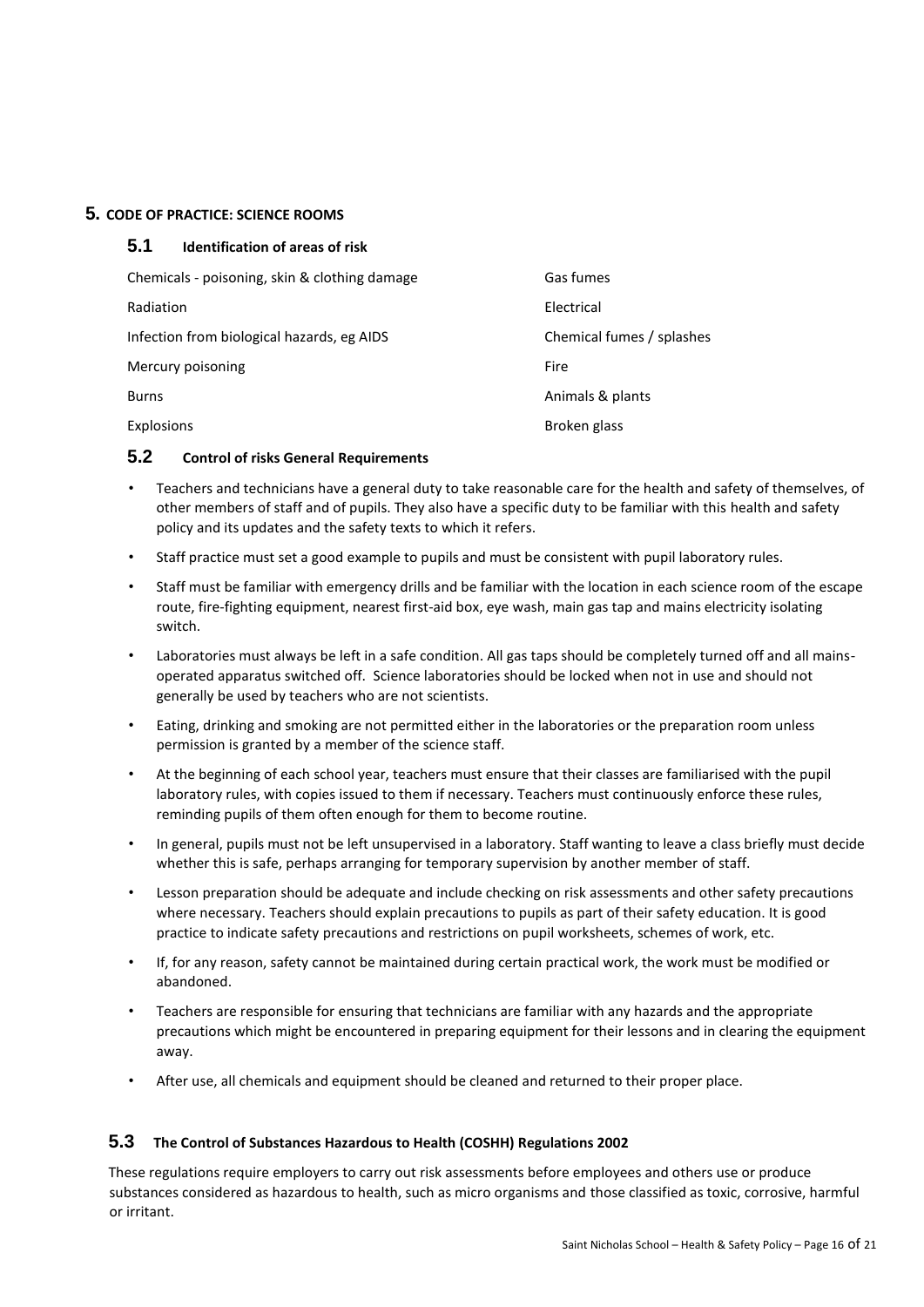Science staff should refer to the following texts:

Topics in Safety and Safeguards in the School Laboratory Association for Science Education: Tel 01707-267411; Laboratory Handbook and Hazards

Consortium for LEA Provision of Science Services (CLEAPSS): Tel 01895-251496.

Staff must carefully consider the potential risks of using substances hazardous to health and be sure that practice is consistent with published precautions and restrictions. Any member of staff who has doubts about the correct procedure for using a hazardous substance should consult the CLEAPSS School Science Service (01895-251496).

Staff should note that the COSHH Regulations require the annual testing of fume cupboards.

#### **Mercury Spillage**

If any mercury is spilt, great care must be taken to retrieve all of it, see Mercury - How to Handle it and Clear up Spillage (L144A), CLEAPSS.

#### **Electrical Hazards**

There is risk of a shock in handling any mains electrical wiring or equipment. No electric apparatus, lead or connection should be touched with damp or wet hands or when standing on a wet surface. Low voltage should be used whenever possible and no pupil should use supplies with more than 40v on open terminals.

For further information, see Topics in Safety (ASE), Chapter 3 and Laboratory Handbook (CLEAPSS), Section 6.

#### **Experiments on Pupils**

Pupils must not be pressured into taking part in any experiment on themselves. Before conducting any procedures outside the range of everyday experience, all the necessary precautions must be fully explained to the pupils involved. Any pupil medically excused normal PE activities should not take part in any practical study of the effects of exercise on respiration, pulse, etc.

#### **Blood Sampling**

The leaflet AIDS: Some Questions and Answers (DES, 1987) is emphatic that the practice of taking blood and cell samples during science lessons should be discontinued.

#### **Transmissible Diseases**

No material likely to introduce pathogenic organisms should be brought into schools unless adequate precautions are taken to remove the risk of infection. No British wild mammals or birds, dead or alive, should ever be brought into school; they are verminous and many species carry diseases transmissible to man such as Weils Disease.

#### **Animals and Plants in School**

The DES Administrative Memorandum 3/90 Animals and Plants in Schools: Legal Aspects offers a useful summary of the laws and regulations covering all aspects of work with animals and plants in schools. See also Section 14 of the CLEAPSS Laboratory Handbook.

#### **Carcinogens**

Comparatively few carcinogenic chemicals are likely to be met in schools. Full information can be found in the DES Administrative Memorandum 3/70 Avoidance of Carcinogenic Aromatic Amines in Schools and other Educational Establishments.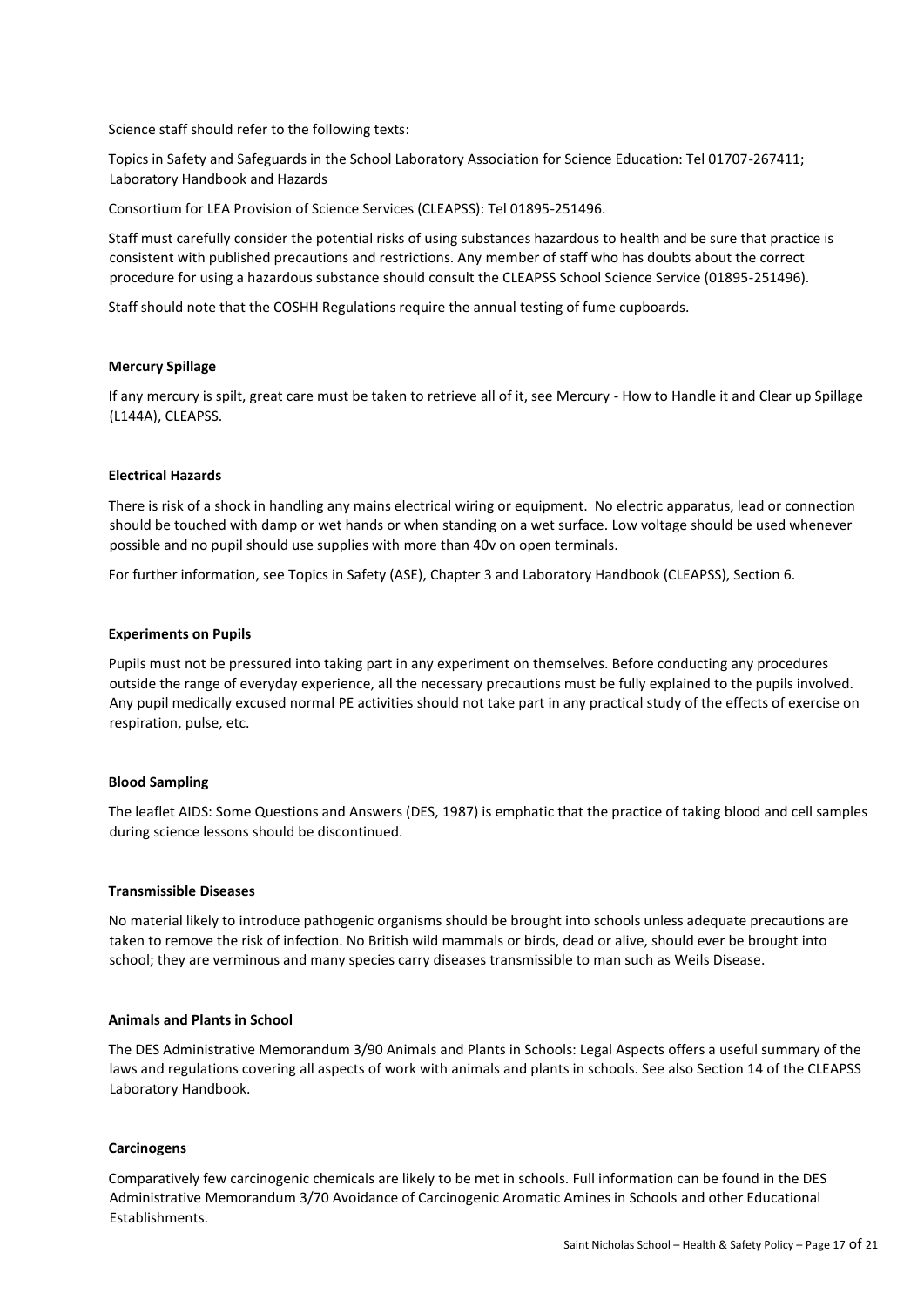#### **Radiation**

The effects of radiation damage are not immediately apparent and the young are particularly susceptible to genetic damage. Instructions and guidance are contained in the DES Administrative Memorandum 1/92 The Use of Ionising Radiation in Education Establishments in England and Wales.

#### **5.4 Emergency Procedures Fire**

Science staff must follow the normal school procedures in case of fire. However, their work involves extra hazards. Specific advice is given in Topics in Safety (ASE), Chapter 14 and in Section 4 of the CLEAPSS Laboratory Handbook.

#### **Injury**

Science staff must follow the normal school procedures in cases which require first aid. They must be aware of the location of First Aid Boxes and also be aware of any procedure to be followed after a laboratory accident whilst waiting for assistance. Each laboratory should have a bottle of eyewash liquid for washing eyes suffering from chemical splashes. See Section 5 of the CLEAPSS Laboratory Handbook.

# **5.5 Laboratory Rules for Pupils**

- No pupil is allowed to enter a laboratory without his or her teacher. Classes must wait outside the laboratory until told to enter by their teacher.
- The preparation room is out of bounds at all times.
- The gas taps, water taps and electricity sockets may be touched only when you are told to use them.
- You must never touch any scientific apparatus or equipment in the laboratories without the permission of your teacher.
- You must never open any drawers or cupboards unless you are asked to do so by your teacher.
- Outdoor clothing must not be brought into the laboratories.
- All benches must be kept clear of bags, books, etc, especially during practical work.
- Solids must not be put in sinks. Any solids which accidentally fall into sinks must be removed at once and placed in the waste bin. Broken glass is almost invisible in water - it must never be put in either the sink or the normal waste bin. A special container is supplied for broken glass.
- All accidents, however small, must be reported to the nearest teacher immediately. It is the responsibility of each individual to avoid accidents. All breakages must be cleaned up and all spillages must be wiped up by the person concerned.
- You must not try out any experiments on your own unless each one has been approved by your teacher.
- You must not take away any materials of any kind from the laboratory.
- **Laboratories can be dangerous places. If you prove yourself to be untrustworthy or behave foolishly and so endanger yourself or others, or if you interfere in any way with equipment or apparatus being used by another pupil, you may be banned from using the laboratories for a period of time, or even permanently.**

## **5.6 Laboratory Safety Precautions for Pupils**

- Chemicals should never be tasted and should be smelled only with the greatest caution. Eating and drinking are forbidden in all science rooms.
- Never lean over Bunsen burners, either lit or unlit, because their flames are often difficult to see. Bunsen burners should be turned off when not in use.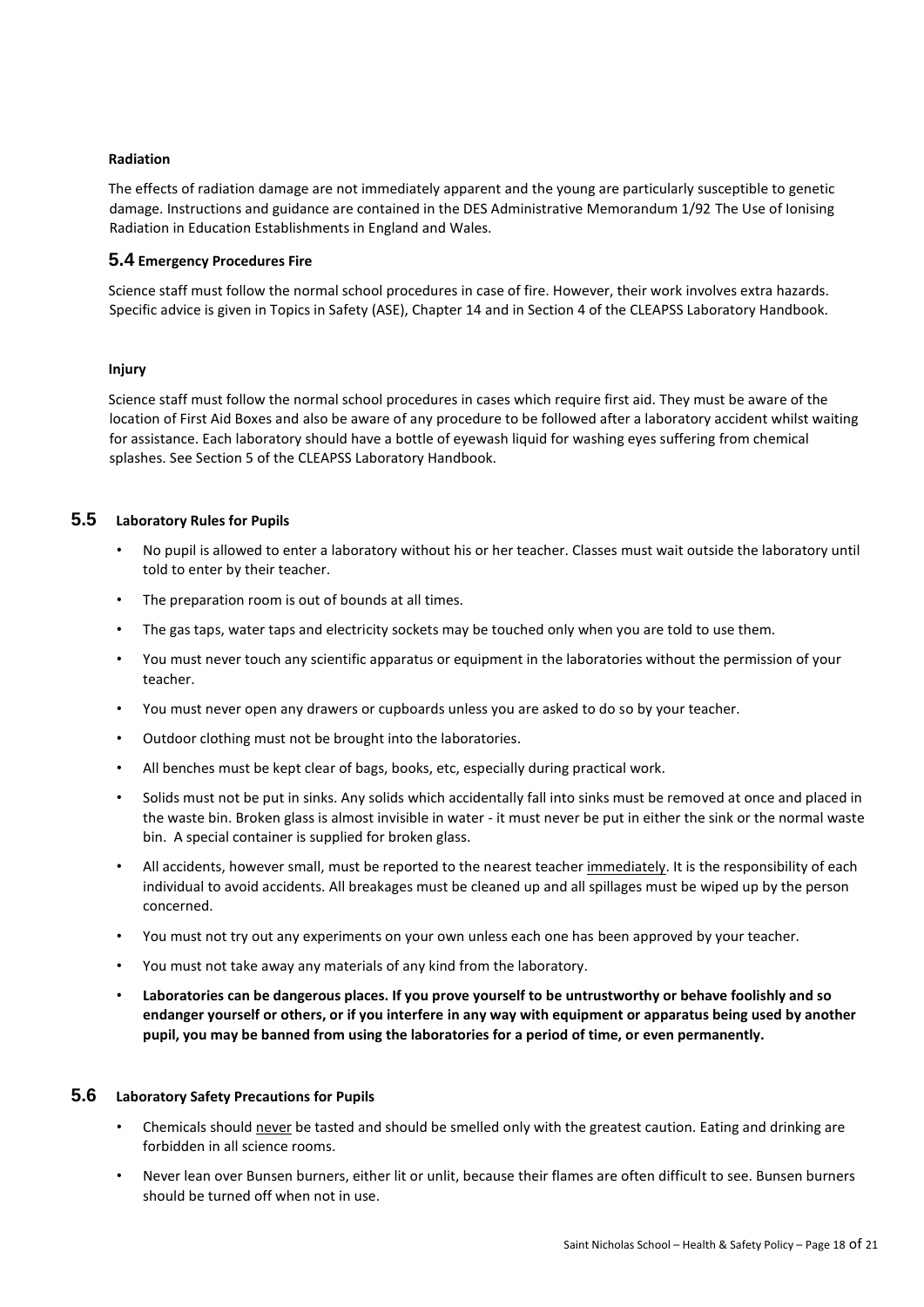- Always use only small quantities of chemicals.
- When heating anything in a test tube, never point the mouth of the tube towards yourself or anyone else.
- In case of any accident involving strong acids or alkalis, wash immediately with plenty of cold water before reporting the accident.
- Long hair must be tied back and safety goggles must be worn when carrying out any chemical reactions. Attention must also be paid to other safety measures, such as the wearing of laboratory coats, protective gloves and suitable footwear.
- At the end of a practical session, all pupils must wipe their benches, rinse chemicals from used apparatus, then return the equipment and wash their hands. All waste solvents and other flammable liquids must be placed in the container provided and must not be poured down the sink.

## **6. CODE OF PRACTICE: ICT ROOMS**

# **6.1 Identification of areas of risk**

Electrical, trailing flexes Eyestrain

## **6.2 Control of risks**

No magnets or magnetic substances are to be brought into the ICT room. A CO2 fire extinguisher should be available in the event of fire.

Every piece of equipment in use should be connected to its own switched socket.

Nothing should be placed directly on top of any part of a computer.

All cabling between computers and peripherals should be kept as neat and tidy as possible. No food or drink should be brought into the ICT room.

Pupils are allowed to use the ICT room only under the supervision of a member of staff, unless express permission has been given by the Headmaster or Deputy Head. The outer door should be kept locked when staff are not in attendance.

Users should have a five-second focus break every five minutes and a five-minute task break every 45 minutes.

No disks, printer paper or rubbish should be left lying around.

No equipment known to be faulty should be used and the fault should be reported to the teacher in charge.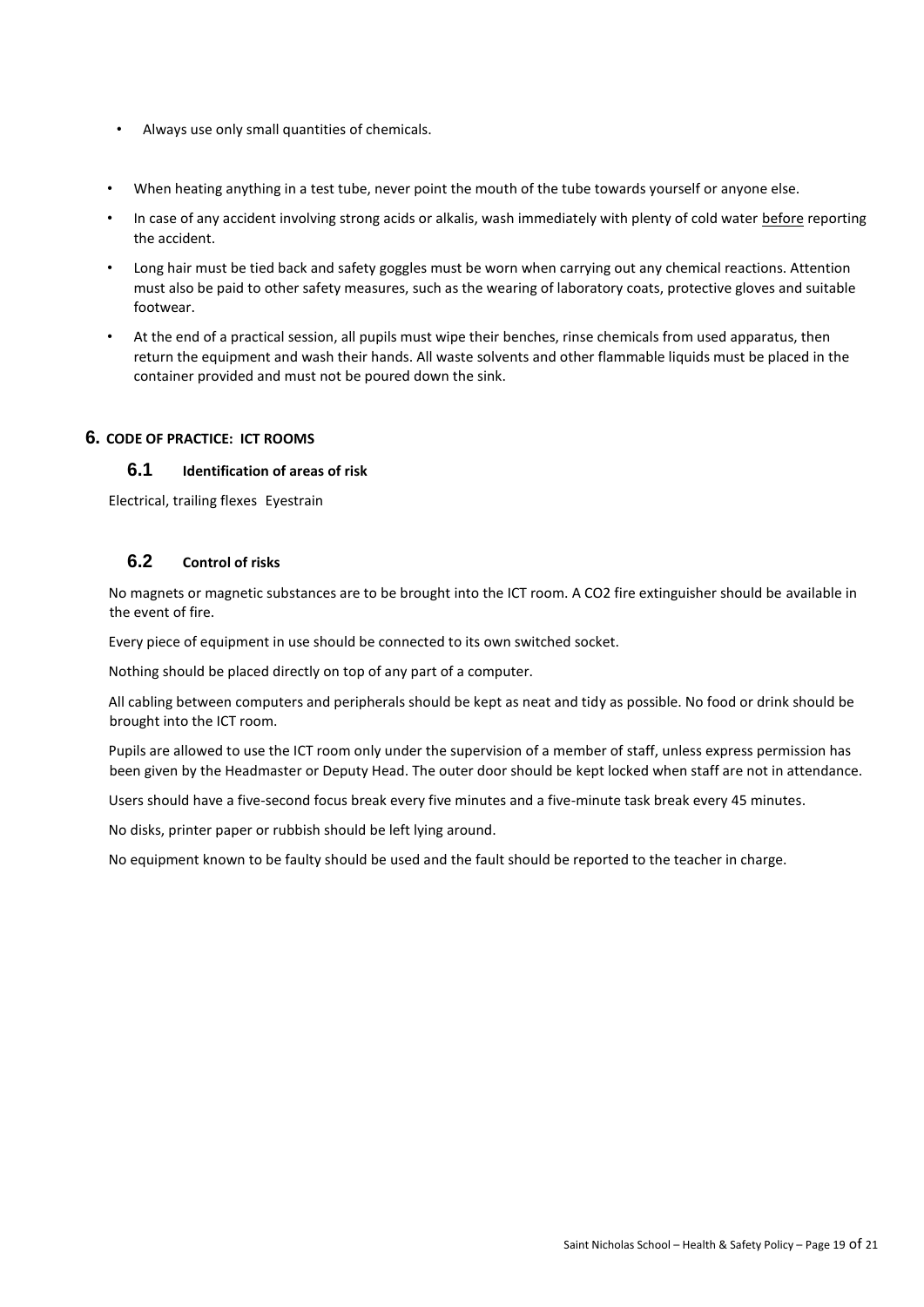## **7. CODE OF PRACTICE: PE/GAMES**

# **7.1 Identification of areas of risk**

| Slipping, falling, tripping  | Sharp objects on the playing fields   |
|------------------------------|---------------------------------------|
| Physical injury              | Exposure to the sun                   |
| Incorrect use of equipment   | Flying objects: balls, javelins, etc. |
| Pupils' medical conditions   | Drowning                              |
| Hard balls, bats, clubs, etc | Travel off-site                       |

## **7.2 Control of risks**

- The teacher in charge should always give explicit instructions on how to handle equipment and apparatus safely.
- All equipment and apparatus should be regularly inspected and in good order.
- Pupils should be taught how to take part in each activity safely, within the rules of the activity. They should also understand the importance of adequate warming up and muscle stretching before taking part in sport.
- Pupils should be given clear instructions as to appropriate behaviour and procedures in the changing rooms. Staff should be on hand to deal with any hazards.
- Pupils taking part in sport must always wear the correct clothing and footwear, including gum shields and other protection. Long hair must be tied back and no jewellery (rings, earrings or watches) may be worn.
- The games field should be checked regularly by grounds staff for any objects which might cause injury. PE/Games staff should carry out further checks prior to use.
- The grounds staff should aim to maintain the surface of the pitches and tracks in such a way as to minimise the risk of injury from holes, subsidence or surface flooding.
- Goal posts and crossbars should be checked regularly to ensure they are securely fastened by the use of goal anchors. The sandpit should be checked before use for glass and any object which might cause injury, and the pit should be dug regularly.
- Hedges, trees and bushes should be trimmed so as not to become a hazard to people's eyes.
- Staff should be aware that pupils may on occasion have excessive exposure to the sun. Pupils should wear hats in these circumstances and opportunities taken for periods of instruction in the shade.
- Pupils must be taught to throw a javelin, shot or similar object in a safe manner, including carrying, throwing and retrieval. The risks involved should be brought to pupils' attention on a regular basis.
- Pupils should take responsibility for handing any medication, such as inhalers, to staff for safe-keeping prior to any physical activity, whether or not it is likely to be needed.

## **7.3 Swimming Pool**

- The swimming pool may only be used by pupils under the supervision of a member of staff. Two members of staff must be present at all times and the staff-pupil ratio for supervision should be 1:20 or better for seniors, 1:10 or better for juniors and infants.
- No-one should ever swim alone in the pool.
- Strict supervision and discipline are essential. The teacher's responsibility is to ensure that the safety precautions are clear and are understood by the pupils who should be constantly made aware of them.